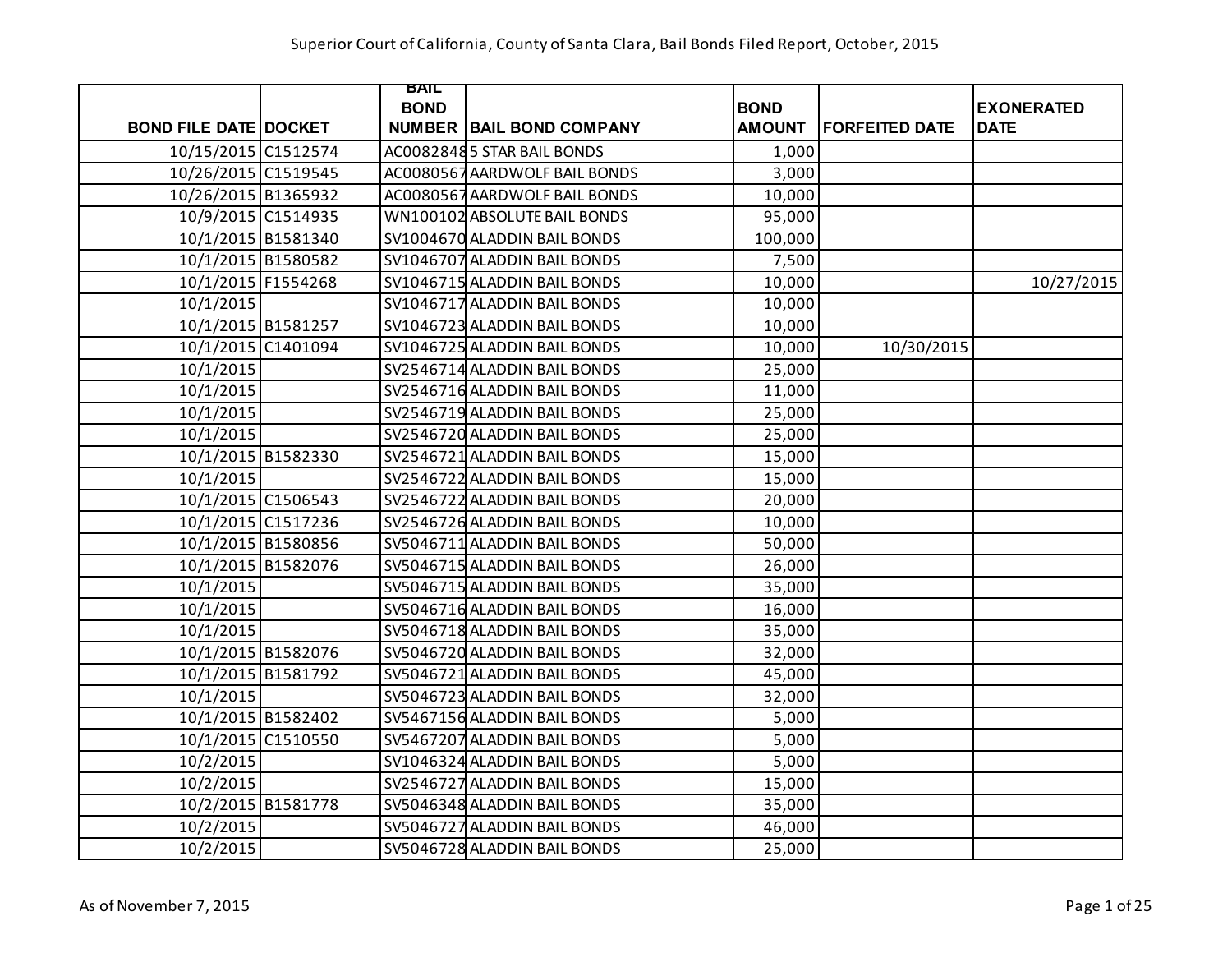|                              | BAIL        |                                 |               |                       |                   |
|------------------------------|-------------|---------------------------------|---------------|-----------------------|-------------------|
|                              | <b>BOND</b> |                                 | <b>BOND</b>   |                       | <b>EXONERATED</b> |
| <b>BOND FILE DATE DOCKET</b> |             | <b>NUMBER BAIL BOND COMPANY</b> | <b>AMOUNT</b> | <b>FORFEITED DATE</b> | <b>DATE</b>       |
| 10/2/2015                    |             | SV5046728 ALADDIN BAIL BONDS    | 35,000        |                       |                   |
| 10/2/2015 B1581851           |             | SV5046729 ALADDIN BAIL BONDS    | 30,000        |                       |                   |
| 10/2/2015 C1521150           |             | SV5046729 ALADDIN BAIL BONDS    | 50,000        |                       |                   |
| 10/5/2015                    |             | SV1004673 ALADDIN BAIL BONDS    | 71,000        |                       |                   |
| 10/5/2015                    |             | SV1004673 ALADDIN BAIL BONDS    | 60,000        |                       |                   |
| 10/5/2015 C1517525           |             | SV1046733 ALADDIN BAIL BONDS    | 10,000        |                       |                   |
| 10/5/2015                    |             | SV1046734 ALADDIN BAIL BONDS    | 10,000        |                       |                   |
| 10/5/2015                    |             | SV1046734 ALADDIN BAIL BONDS    | 10,000        |                       |                   |
| 10/5/2015 C1481905           |             | SV1046735 ALADDIN BAIL BONDS    | 10,000        | 10/20/2015            |                   |
| 10/5/2015 C1513229           |             | SV1046739 ALADDIN BAIL BONDS    | 10,000        | 11/3/2015             |                   |
| 10/5/2015 C1520779           |             | SV1504673 ALADDIN BAIL BONDS    | 101,000       |                       |                   |
| 10/5/2015 C1368545           |             | SV2546696 ALADDIN BAIL BONDS    | 15,000        |                       |                   |
| 10/5/2015 C1521363           |             | SV2546727 ALADDIN BAIL BONDS    | 21,000        |                       |                   |
| 10/5/2015 C1521363           |             | SV2546727 ALADDIN BAIL BONDS    | 21,000        |                       |                   |
| 10/5/2015 C1521363           |             | SV2546727 ALADDIN BAIL BONDS    | 21,000        |                       |                   |
| 10/5/2015 F1554314           |             | SV2546728 ALADDIN BAIL BONDS    | 20,000        |                       |                   |
| 10/5/2015 C1514030           |             | SV2546733 ALADDIN BAIL BONDS    | 20,000        |                       |                   |
| 10/5/2015 C1476075           |             | SV2546735 ALADDIN BAIL BONDS    | 25,000        | 10/20/2015            |                   |
| 10/5/2015 C1245560           |             | SV2546735 ALADDIN BAIL BONDS    | 25,000        | 10/20/2015            |                   |
| 10/5/2015                    |             | SV2546736 ALADDIN BAIL BONDS    | 21,000        |                       |                   |
| 10/5/2015 C1364446           |             | SV2546736 ALADDIN BAIL BONDS    | 25,000        |                       |                   |
| 10/5/2015                    |             | SV2546739 ALADDIN BAIL BONDS    | 25,000        |                       |                   |
| 10/5/2015 C1519281           |             | SV5046720 ALADDIN BAIL BONDS    | 50,000        |                       |                   |
| 10/5/2015 F1556297           |             | SV5046726 ALADDIN BAIL BONDS    | 30,000        |                       |                   |
| 10/5/2015 C1521363           |             | SV5046727 ALADDIN BAIL BONDS    | 26,000        |                       |                   |
| 10/5/2015 C1521445           |             | SV5046736 ALADDIN BAIL BONDS    | 30,000        |                       |                   |
| 10/5/2015 C1521363           |             | SV5046736 ALADDIN BAIL BONDS    | 46,000        |                       |                   |
| 10/5/2015                    |             | SV5046737 ALADDIN BAIL BONDS    | 42,000        |                       |                   |
| 10/5/2015 C1518933           |             | SV5046739 ALADDIN BAIL BONDS    | 45,000        | 10/5/2015             |                   |
| 10/5/2015 C1511553           |             | SV5467009 ALADDIN BAIL BONDS    | 5,000         | 10/19/2015            |                   |
| 10/5/2015 C1486131           |             | SV5467152 ALADDIN BAIL BONDS    | 5,000         |                       |                   |
| 10/5/2015                    |             | SV5467219 ALADDIN BAIL BONDS    | 5,000         |                       |                   |
| 10/5/2015 C1512128           |             | SV5467340 ALADDIN BAIL BONDS    | 5,000         | 11/2/2015             |                   |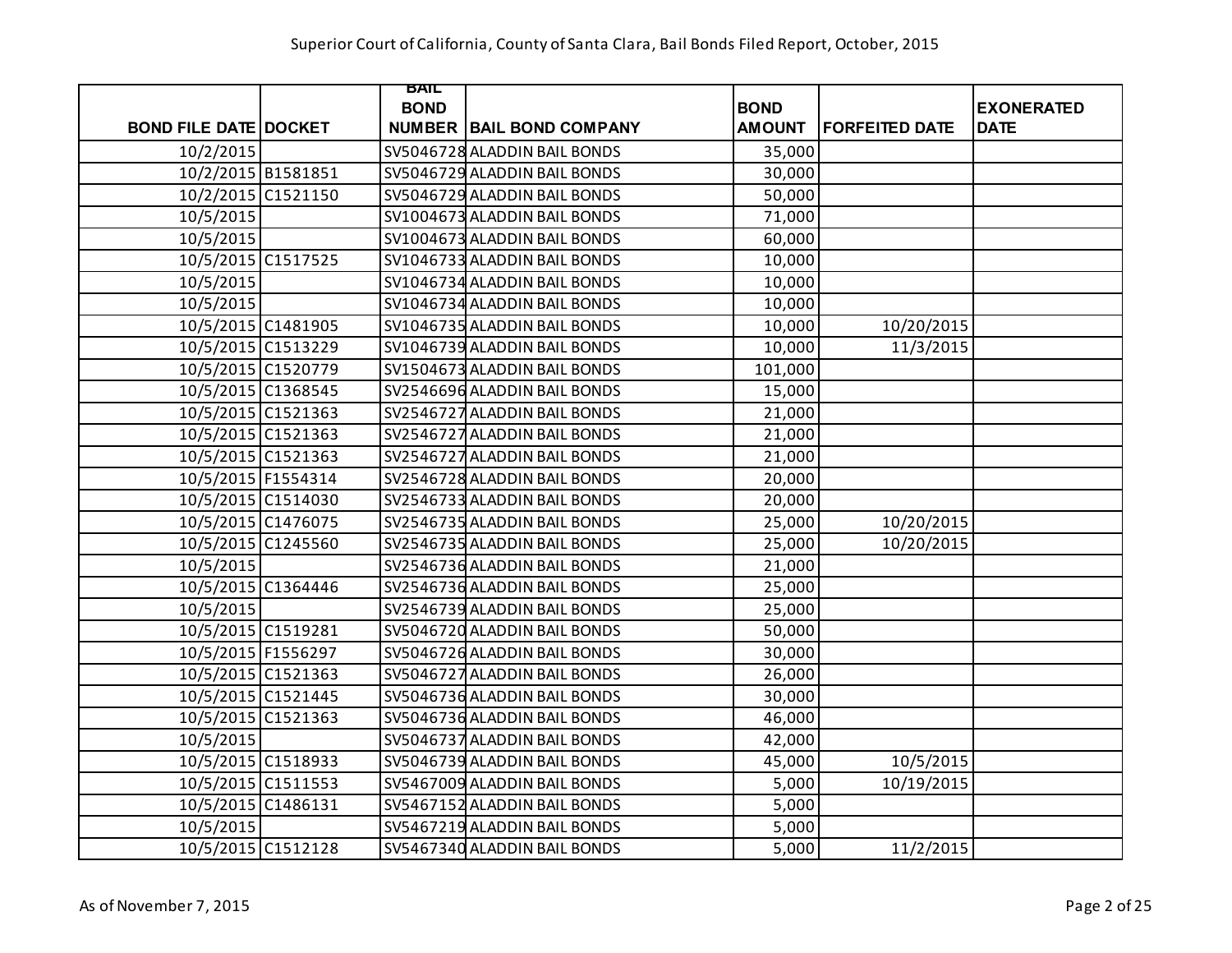|                              | BAIL        |                                 |               |                       |                   |
|------------------------------|-------------|---------------------------------|---------------|-----------------------|-------------------|
|                              | <b>BOND</b> |                                 | <b>BOND</b>   |                       | <b>EXONERATED</b> |
| <b>BOND FILE DATE DOCKET</b> |             | <b>NUMBER BAIL BOND COMPANY</b> | <b>AMOUNT</b> | <b>FORFEITED DATE</b> | <b>DATE</b>       |
| 10/6/2015 B1580299           |             | SV1046728 ALADDIN BAIL BONDS    | 10,000        |                       |                   |
| 10/6/2015 C1517061           |             | SV1046738 ALADDIN BAIL BONDS    | 3,000         |                       |                   |
| 10/6/2015 B1580430           |             | SV2546716 ALADDIN BAIL BONDS    | 25,000        |                       |                   |
| 10/6/2015 C1518941           |             | SV2546729 ALADDIN BAIL BONDS    | 15,000        |                       |                   |
| 10/6/2015                    |             | SV2546735 ALADDIN BAIL BONDS    | 20,000        |                       |                   |
| 10/6/2015                    |             | SV2546738 ALADDIN BAIL BONDS    | 20,250        |                       |                   |
| 10/6/2015 F1557281           |             | SV5046733 ALADDIN BAIL BONDS    | 50,000        |                       |                   |
| 10/6/2015 F1557155           |             | SV5046737 ALADDIN BAIL BONDS    | 50,000        |                       | 11/3/2015         |
| 10/6/2015 C1487910           |             | SV5046741 ALADDIN BAIL BONDS    | 30,000        |                       |                   |
| 10/7/2015 C1499755           |             | SV2546743 ALADDIN BAIL BONDS    | 25,000        |                       |                   |
| 10/7/2015                    |             | SV5046742 ALADDIN BAIL BONDS    | 32,500        |                       |                   |
| 10/7/2015 B1579421           |             | SV5046743 ALADDIN BAIL BONDS    | 50,000        |                       |                   |
| 10/7/2015 C1518706           |             | SV5046744 ALADDIN BAIL BONDS    | 50,000        |                       |                   |
| 10/7/2015 C1513651           |             | SV5467441 ALADDIN BAIL BONDS    | 1,000         |                       |                   |
| 10/7/2015 C1518508           |             | SV5467444 ALADDIN BAIL BONDS    | 2,000         | 10/7/2015             |                   |
| 10/8/2015                    |             | SV1004674 ALADDIN BAIL BONDS    | 75,000        |                       |                   |
| 10/8/2015 C1521508           |             | SV1004674 ALADDIN BAIL BONDS    | 95,000        |                       |                   |
| 10/8/2015                    |             | SV2546743 ALADDIN BAIL BONDS    | 25,000        |                       |                   |
| 10/8/2015 F1557486           |             | SV2546745 ALADDIN BAIL BONDS    | 25,000        |                       |                   |
| 10/8/2015                    |             | SV2546746 ALADDIN BAIL BONDS    | 25,000        |                       |                   |
| 10/8/2015                    |             | SV5046745 ALADDIN BAIL BONDS    | 40,000        |                       |                   |
| 10/8/2015 C1514918           |             | SV5046747 ALADDIN BAIL BONDS    | 50,000        |                       |                   |
| 10/8/2015                    |             | SV5467452 ALADDIN BAIL BONDS    | 5,000         |                       |                   |
| 10/9/2015 C1514672           |             | SV1046726 ALADDIN BAIL BONDS    | 10,000        |                       |                   |
| 10/9/2015 C1508907           |             | SV1046726 ALADDIN BAIL BONDS    | 10,000        |                       |                   |
| 10/9/2015 C1520424           |             | SV1046750 ALADDIN BAIL BONDS    | 10,000        |                       |                   |
| 10/9/2015                    |             | SV2546747 ALADDIN BAIL BONDS    | 12,000        |                       |                   |
| 10/9/2015 C1521363           |             | SV2546750 ALADDIN BAIL BONDS    | 25,000        |                       |                   |
| 10/9/2015                    |             | SV5046748 ALADDIN BAIL BONDS    | 30,000        |                       |                   |
| 10/9/2015 C1521658           |             | SV5467477 ALADDIN BAIL BONDS    | 1,000         | 10/16/2015            |                   |
| 10/9/2015 C1496778           |             | SV5467477 ALADDIN BAIL BONDS    | 5,000         | 10/16/2015            |                   |
| 10/9/2015 C1518752           |             | SV5467478 ALADDIN BAIL BONDS    | 1,000         | 10/16/2015            |                   |
| 10/9/2015                    |             | SV5467498 ALADDIN BAIL BONDS    | 5,000         |                       |                   |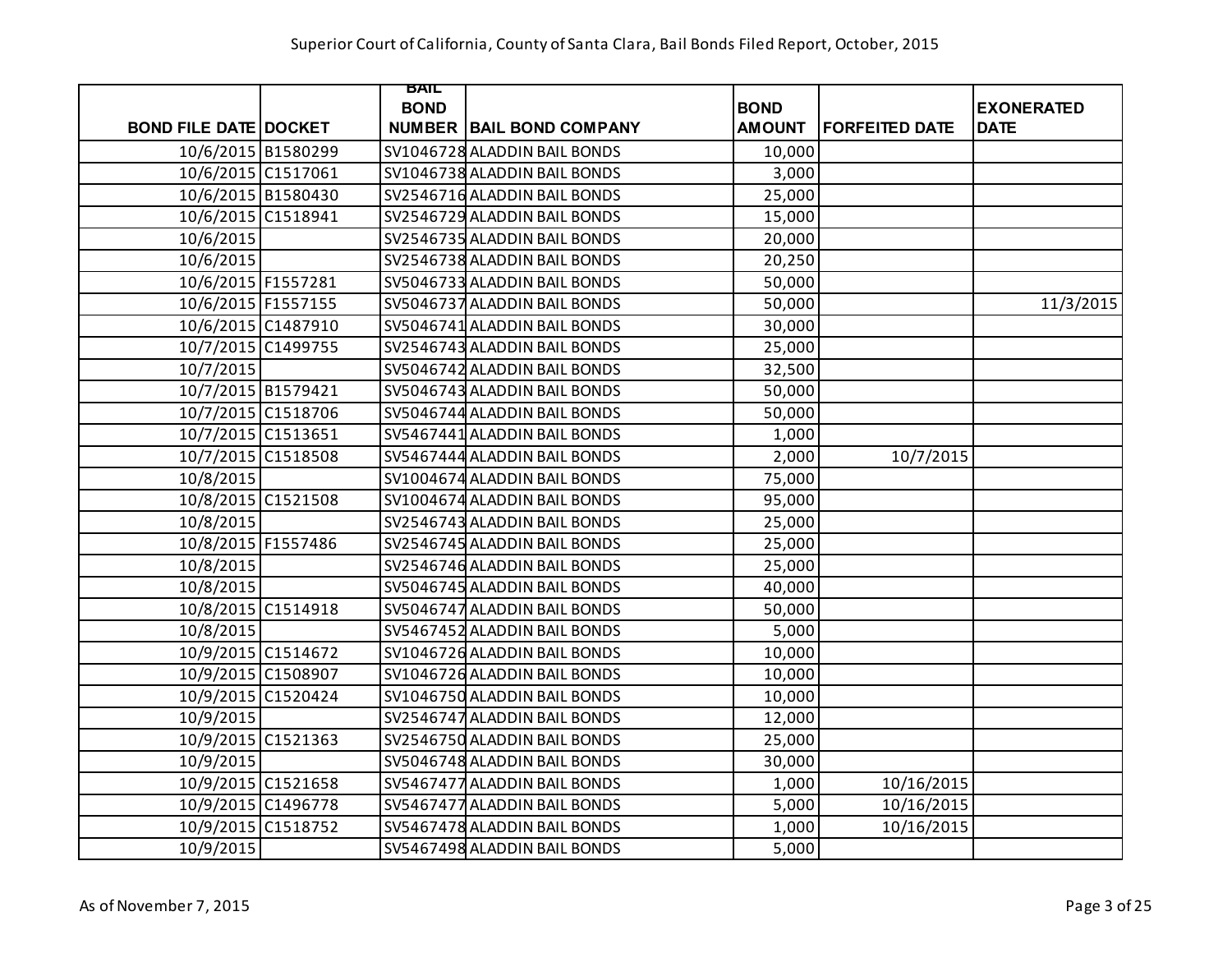|                              | <b>BAIL</b> |                                 |               |                       |                   |
|------------------------------|-------------|---------------------------------|---------------|-----------------------|-------------------|
|                              | <b>BOND</b> |                                 | <b>BOND</b>   |                       | <b>EXONERATED</b> |
| <b>BOND FILE DATE DOCKET</b> |             | <b>NUMBER BAIL BOND COMPANY</b> | <b>AMOUNT</b> | <b>FORFEITED DATE</b> | <b>DATE</b>       |
| 10/13/2015 C1517016          |             | SV1004634 ALADDIN BAIL BONDS    | 75,000        |                       |                   |
| 10/13/2015 B1581989          |             | SV1004675 ALADDIN BAIL BONDS    | 51,000        |                       |                   |
| 10/13/2015 C1522075          |             | SV1004675 ALADDIN BAIL BONDS    | 75,000        |                       |                   |
| 10/13/2015 C1521755          |             | SV1004675 ALADDIN BAIL BONDS    | 60,000        | 10/16/2015            |                   |
| 10/13/2015                   |             | SV1004675 ALADDIN BAIL BONDS    | 51,000        |                       |                   |
| 10/13/2015                   |             | SV1004675 ALADDIN BAIL BONDS    | 75,000        |                       |                   |
| 10/13/2015                   |             | SV1004676 ALADDIN BAIL BONDS    | 55,000        |                       |                   |
| 10/13/2015                   |             | SV1046754 ALADDIN BAIL BONDS    | 10,000        |                       |                   |
| 10/13/2015                   |             | SV1046755 ALADDIN BAIL BONDS    | 10,000        |                       |                   |
| 10/13/2015                   |             | SV1046755 ALADDIN BAIL BONDS    | 10,000        |                       |                   |
| 10/13/2015 CC956565          |             | SV1046755 ALADDIN BAIL BONDS    | 10,000        |                       |                   |
| 10/13/2015 C1517645          |             | SV1046756 ALADDIN BAIL BONDS    | 10,000        |                       |                   |
| 10/13/2015 F1557082          |             | SV1046757 ALADDIN BAIL BONDS    | 5,000         |                       |                   |
| 10/13/2015                   |             | SV1046760 ALADDIN BAIL BONDS    | 10,000        |                       |                   |
| 10/13/2015                   |             | SV1046760 ALADDIN BAIL BONDS    | 10,000        |                       |                   |
| 10/13/2015 B1476315          |             | SV2546503 ALADDIN BAIL BONDS    | 25,000        |                       |                   |
| 10/13/2015                   |             | SV2546751 ALADDIN BAIL BONDS    | 15,000        |                       |                   |
| 10/13/2015                   |             | SV2546752 ALADDIN BAIL BONDS    | 25,000        |                       |                   |
| 10/13/2015 C1502541          |             | SV2546752 ALADDIN BAIL BONDS    | 20,000        |                       |                   |
| 10/13/2015 C1521363          |             | SV2546752 ALADDIN BAIL BONDS    | 25,000        |                       |                   |
| 10/13/2015 C1521363          |             | SV2546753 ALADDIN BAIL BONDS    | 25,000        |                       |                   |
| 10/13/2015 C1493984          |             | SV2546754 ALADDIN BAIL BONDS    | 25,000        |                       |                   |
| 10/13/2015 C1507646          |             | SV2546754 ALADDIN BAIL BONDS    | 15,000        |                       |                   |
| 10/13/2015                   |             | SV2546758 ALADDIN BAIL BONDS    | 21,000        |                       |                   |
| 10/13/2015                   |             | SV2546760 ALADDIN BAIL BONDS    | 21,000        |                       |                   |
| 10/13/2015 C1107725          |             | SV5046503 ALADDIN BAIL BONDS    | 50,000        |                       |                   |
| 10/13/2015                   |             | SV5046752 ALADDIN BAIL BONDS    | 25,000        |                       |                   |
| 10/13/2015                   |             | SV5046755 ALADDIN BAIL BONDS    | 35,000        |                       |                   |
| 10/13/2015 C1514460          |             | SV5046756 ALADDIN BAIL BONDS    | 50,000        |                       |                   |
| 10/13/2015                   |             | SV5046758 ALADDIN BAIL BONDS    | 37,000        |                       |                   |
| 10/13/2015 F1557662          |             | SV5046759 ALADDIN BAIL BONDS    | 30,000        |                       |                   |
| 10/13/2015                   |             | SV5046759 ALADDIN BAIL BONDS    | 35,000        |                       |                   |
| 10/13/2015 C1511254          |             | SV5046761 ALADDIN BAIL BONDS    | 30,000        |                       |                   |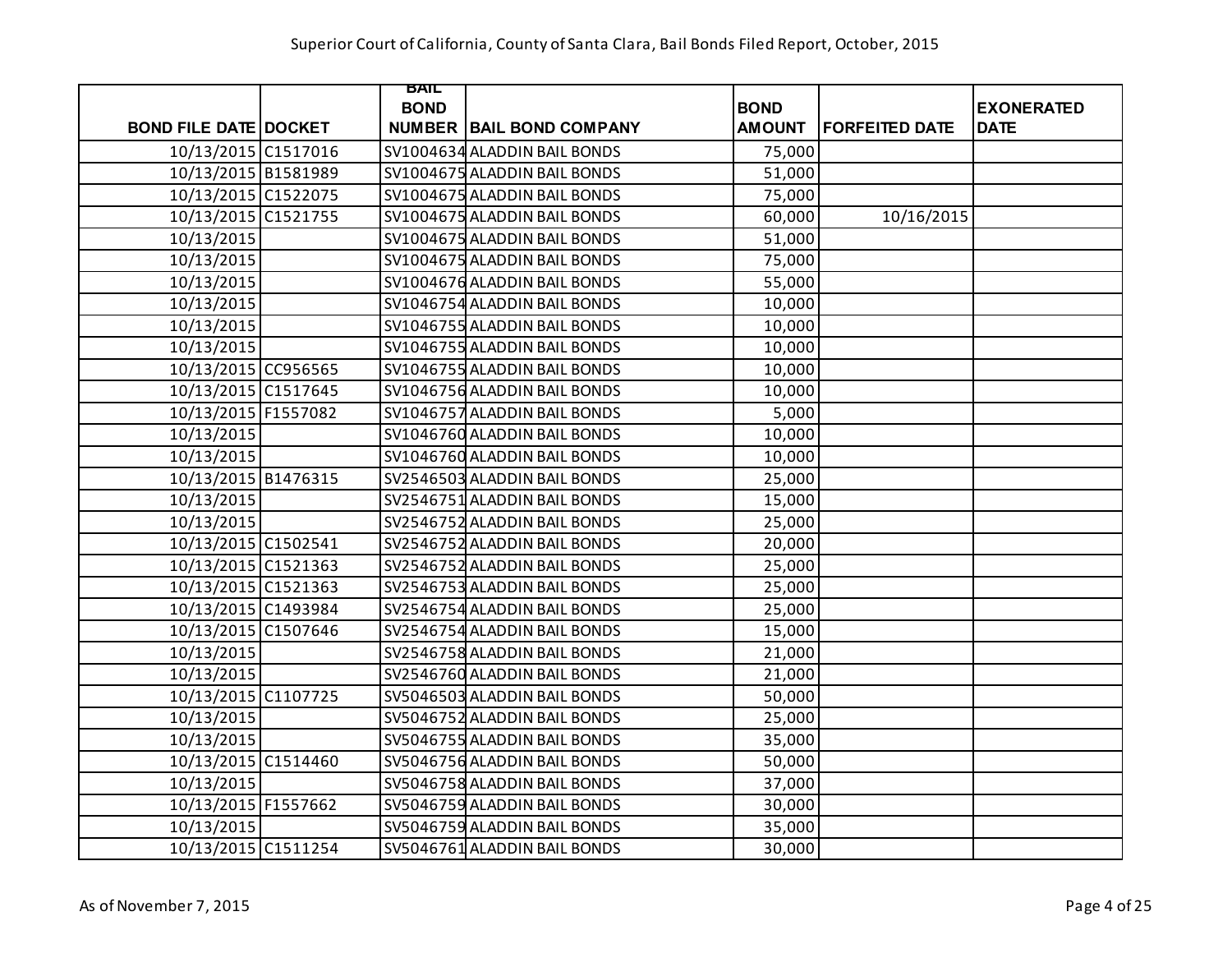|                              | BAIL        |                                 |               |                       |                   |
|------------------------------|-------------|---------------------------------|---------------|-----------------------|-------------------|
|                              | <b>BOND</b> |                                 | <b>BOND</b>   |                       | <b>EXONERATED</b> |
| <b>BOND FILE DATE DOCKET</b> |             | <b>NUMBER BAIL BOND COMPANY</b> | <b>AMOUNT</b> | <b>FORFEITED DATE</b> | <b>DATE</b>       |
| 10/13/2015                   |             | SV5046761 ALADDIN BAIL BONDS    | 40,000        |                       |                   |
| 10/13/2015 C1521076          |             | SV5467539 ALADDIN BAIL BONDS    | 5,000         |                       |                   |
| 10/13/2015                   |             | SV5467593 ALADDIN BAIL BONDS    | 5,000         |                       |                   |
| 10/13/2015 C1401200          |             | SV5467620 ALADDIN BAIL BONDS    | 5,000         |                       |                   |
| 10/14/2015                   |             | SV1004675 ALADDIN BAIL BONDS    | 70,000        |                       |                   |
| 10/14/2015                   |             | SV1046324 ALADDIN BAIL BONDS    | 10,000        |                       |                   |
| 10/14/2015                   |             | SV1046756 ALADDIN BAIL BONDS    | 10,000        |                       |                   |
| 10/14/2015 C1516112          |             | SV1046763 ALADDIN BAIL BONDS    | 6,000         |                       |                   |
| 10/14/2015                   |             | SV1046764 ALADDIN BAIL BONDS    | 10,000        |                       |                   |
| 10/14/2015 C1505131          |             | SV2546602 ALADDIN BAIL BONDS    | 15,000        |                       |                   |
| 10/14/2015                   |             | SV2546759 ALADDIN BAIL BONDS    | 15,000        |                       |                   |
| 10/14/2015 C1520854          |             | SV2546764 ALADDIN BAIL BONDS    | 20,000        |                       |                   |
| 10/14/2015                   |             | SV2546764 ALADDIN BAIL BONDS    | 25,000        |                       |                   |
| 10/14/2015                   |             | SV5046763 ALADDIN BAIL BONDS    | 50,000        |                       |                   |
| 10/15/2015 C1517982          |             | SV1004674 ALADDIN BAIL BONDS    | 75,000        |                       |                   |
| 10/15/2015 C1516819          |             | SV1004675 ALADDIN BAIL BONDS    | 75,000        |                       |                   |
| 10/15/2015 C1522078          |             | SV1004676 ALADDIN BAIL BONDS    | 75,000        |                       |                   |
| 10/15/2015 C1517197          |             | SV1046324 ALADDIN BAIL BONDS    | 10,000        |                       |                   |
| 10/15/2015 C1236265          |             | SV1046748 ALADDIN BAIL BONDS    | 10,000        |                       |                   |
| 10/15/2015 C1519037          |             | SV1046748 ALADDIN BAIL BONDS    | 10,000        |                       |                   |
| 10/15/2015 C1513272          |             | SV1046750 ALADDIN BAIL BONDS    | 7,500         |                       |                   |
| 10/15/2015 B1580338          |             | SV1046761 ALADDIN BAIL BONDS    | 10,000        |                       |                   |
| 10/15/2015 C1493520          |             | SV1046765 ALADDIN BAIL BONDS    | 10,000        |                       |                   |
| 10/15/2015 C1516081          |             | SV1046765 ALADDIN BAIL BONDS    | 7,000         |                       |                   |
| 10/15/2015                   |             | SV1046765 ALADDIN BAIL BONDS    | 10,000        |                       |                   |
| 10/15/2015 C1521180          |             | SV1046765 ALADDIN BAIL BONDS    | 7,500         |                       |                   |
| 10/15/2015                   |             | SV1046766 ALADDIN BAIL BONDS    | 7,250         |                       |                   |
| 10/15/2015 C1516621          |             | SV1046767 ALADDIN BAIL BONDS    | 7,500         |                       |                   |
| 10/15/2015 C1507308          |             | SV1046767 ALADDIN BAIL BONDS    | 10,000        | 10/15/2015            |                   |
| 10/15/2015 C1513879          |             | SV1046767 ALADDIN BAIL BONDS    | 10,000        | 10/15/2015            |                   |
| 10/15/2015 C1498470          |             | SV2546503 ALADDIN BAIL BONDS    | 15,000        |                       |                   |
| 10/15/2015 C1518551          |             | SV2546749 ALADDIN BAIL BONDS    | 11,000        |                       |                   |
| 10/15/2015                   |             | SV2546762 ALADDIN BAIL BONDS    | 11,000        |                       |                   |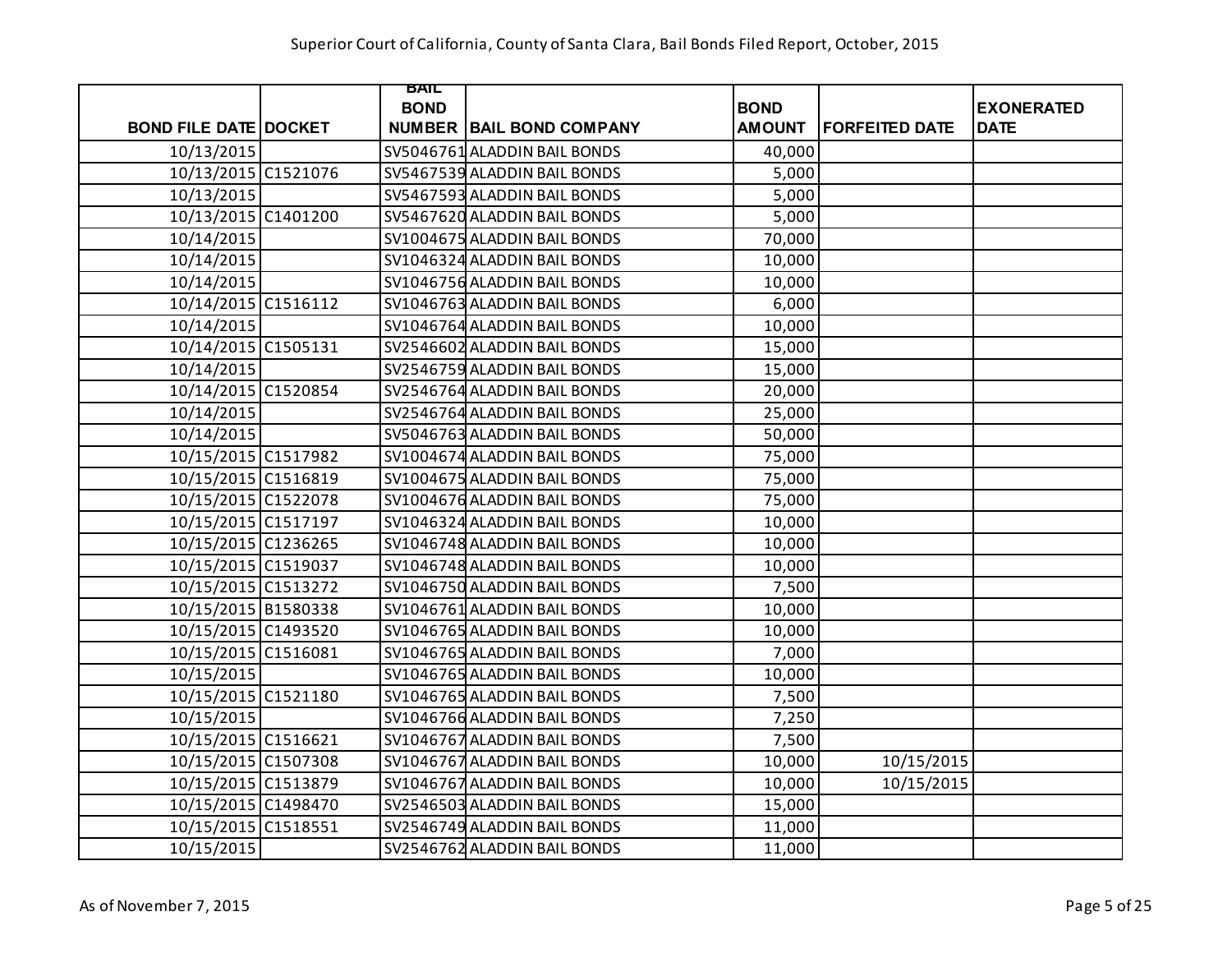|                              | BAIL        |                                 |               |                       |                   |
|------------------------------|-------------|---------------------------------|---------------|-----------------------|-------------------|
|                              | <b>BOND</b> |                                 | <b>BOND</b>   |                       | <b>EXONERATED</b> |
| <b>BOND FILE DATE DOCKET</b> |             | <b>NUMBER BAIL BOND COMPANY</b> | <b>AMOUNT</b> | <b>FORFEITED DATE</b> | <b>DATE</b>       |
| 10/15/2015                   |             | SV2546765 ALADDIN BAIL BONDS    | 25,000        |                       |                   |
| 10/15/2015                   |             | SV2546765 ALADDIN BAIL BONDS    | 11,000        |                       |                   |
| 10/15/2015 C1520572          |             | SV2546767 ALADDIN BAIL BONDS    | 25,000        |                       |                   |
| 10/15/2015 C1512852          |             | SV5467611 ALADDIN BAIL BONDS    | 5,000         |                       |                   |
| 10/15/2015 B1581741          |             | SV5467651 ALADDIN BAIL BONDS    | 5,000         |                       |                   |
| 10/15/2015                   |             | SV5467655 ALADDIN BAIL BONDS    | 5,000         |                       |                   |
| 10/15/2015 C1482775          |             | SV5467657 ALADDIN BAIL BONDS    | 5,000         |                       |                   |
| 10/15/2015 C1515902          |             | SV5467666 ALADDIN BAIL BONDS    | 5,000         |                       |                   |
| 10/16/2015 C1520634          |             | SV1046768 ALADDIN BAIL BONDS    | 10,000        |                       |                   |
| 10/16/2015 C1513430          |             | SV1046769 ALADDIN BAIL BONDS    | 5,000         |                       |                   |
| 10/16/2015                   |             | SV1046769 ALADDIN BAIL BONDS    | 10,000        |                       |                   |
| 10/16/2015 C1509360          |             | SV5046770 ALADDIN BAIL BONDS    | 30,000        |                       |                   |
| 10/16/2015 C1516629          |             | SV5046770 ALADDIN BAIL BONDS    | 35,000        |                       |                   |
| 10/19/2015                   |             | SV1004676 ALADDIN BAIL BONDS    | 70,000        |                       |                   |
| 10/19/2015 B1581557          |             | SV1046766 ALADDIN BAIL BONDS    | 10,000        |                       |                   |
| 10/19/2015 C1516502          |             | SV1046773 ALADDIN BAIL BONDS    | 10,000        |                       |                   |
| 10/19/2015 C1515433          |             | SV1046774 ALADDIN BAIL BONDS    | 10,000        |                       |                   |
| 10/19/2015 C1522327          |             | SV1046776 ALADDIN BAIL BONDS    | 5,000         |                       |                   |
| 10/19/2015 C1516502          |             | SV1046776 ALADDIN BAIL BONDS    | 10,000        |                       |                   |
| 10/19/2015                   |             | SV1046779 ALADDIN BAIL BONDS    | 10,000        |                       |                   |
| 10/19/2015 C1498101          |             | SV2546743 ALADDIN BAIL BONDS    | 15,000        |                       |                   |
| 10/19/2015 C1519240          |             | SV2546771 ALADDIN BAIL BONDS    | 25,000        |                       |                   |
| 10/19/2015                   |             | SV2546772 ALADDIN BAIL BONDS    | 25,000        |                       |                   |
| 10/19/2015 C1522278          |             | SV2546772 ALADDIN BAIL BONDS    | 20,000        |                       |                   |
| 10/19/2015                   |             | SV2546772 ALADDIN BAIL BONDS    | 15,000        |                       |                   |
| 10/19/2015                   |             | SV2546774 ALADDIN BAIL BONDS    | 10,250        |                       |                   |
| 10/19/2015 C1520187          |             | SV2546775 ALADDIN BAIL BONDS    | 11,000        |                       |                   |
| 10/19/2015 C1483997          |             | SV2546776 ALADDIN BAIL BONDS    | 20,000        |                       |                   |
| 10/19/2015 C1504497          |             | SV2546776 ALADDIN BAIL BONDS    | 22,000        |                       |                   |
| 10/19/2015                   |             | SV2546778 ALADDIN BAIL BONDS    | 25,000        |                       |                   |
| 10/19/2015 C1519078          |             | SV5046769 ALADDIN BAIL BONDS    | 26,000        |                       |                   |
| 10/19/2015 C1515046          |             | SV5046776 ALADDIN BAIL BONDS    | 30,000        |                       |                   |
| 10/19/2015 C1518826          |             | SV5046776 ALADDIN BAIL BONDS    | 35,000        |                       |                   |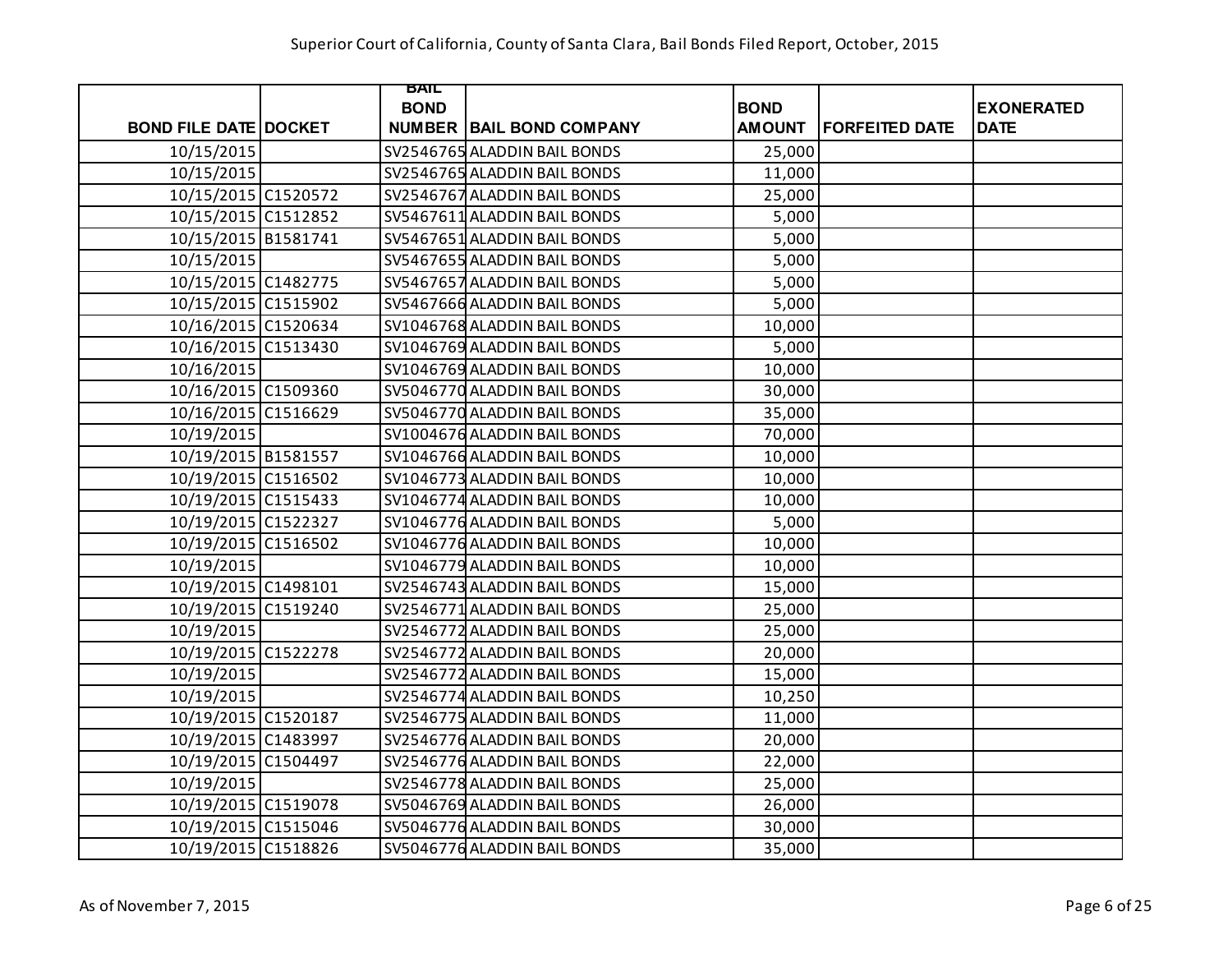|                              | BAIL        |                                 |               |                       |                   |
|------------------------------|-------------|---------------------------------|---------------|-----------------------|-------------------|
|                              | <b>BOND</b> |                                 | <b>BOND</b>   |                       | <b>EXONERATED</b> |
| <b>BOND FILE DATE DOCKET</b> |             | <b>NUMBER BAIL BOND COMPANY</b> | <b>AMOUNT</b> | <b>FORFEITED DATE</b> | <b>DATE</b>       |
| 10/19/2015                   |             | SV5046779 ALADDIN BAIL BONDS    | 50,000        |                       |                   |
| 10/19/2015 C1517421          |             | SV5467590 ALADDIN BAIL BONDS    | 5,000         |                       |                   |
| 10/19/2015 C1506087          |             | SV5467689 ALADDIN BAIL BONDS    | 5,000         |                       |                   |
| 10/19/2015 C1503210          |             | SV5467733 ALADDIN BAIL BONDS    | 2,000         | 10/29/2015            |                   |
| 10/19/2015 C1111343          |             | SV5467752 ALADDIN BAIL BONDS    | 5,000         |                       |                   |
| 10/19/2015 C1508821          |             | SV5467762 ALADDIN BAIL BONDS    | 5,000         |                       |                   |
| 10/19/2015                   |             | SV5467769 ALADDIN BAIL BONDS    | 5,000         |                       |                   |
| 10/19/2015 C1518960          |             | SV5467790 ALADDIN BAIL BONDS    | 5,000         |                       |                   |
| 10/19/2015                   |             | SV5467791 ALADDIN BAIL BONDS    | 2,000         |                       |                   |
| 10/19/2015                   |             | SV5467794 ALADDIN BAIL BONDS    | 1,000         |                       |                   |
| 10/19/2015 C1472579          |             | SV5467794 ALADDIN BAIL BONDS    | 3,000         |                       |                   |
| 10/20/2015 C1516918          |             | SV1004678 ALADDIN BAIL BONDS    | 100,000       |                       |                   |
| 10/20/2015 C1522346          |             | SV1004678 ALADDIN BAIL BONDS    | 75,000        | 10/20/2015            |                   |
| 10/20/2015 C1517874          |             | SV1046737 ALADDIN BAIL BONDS    | 10,000        | 11/4/2015             |                   |
| 10/20/2015 C1504742          |             | SV1046751 ALADDIN BAIL BONDS    | 10,000        |                       |                   |
| 10/20/2015 B1475745          |             | SV1046767 ALADDIN BAIL BONDS    | 10,000        |                       |                   |
| 10/20/2015 B1368515          |             | SV1046768 ALADDIN BAIL BONDS    | 10,000        |                       |                   |
| 10/20/2015                   |             | SV1046773 ALADDIN BAIL BONDS    | 10,000        |                       |                   |
| 10/20/2015                   |             | SV1046778 ALADDIN BAIL BONDS    | 10,000        |                       |                   |
| 10/20/2015 C1520156          |             | SV2546753 ALADDIN BAIL BONDS    | 25,000        |                       |                   |
| 10/20/2015                   |             | SV2546778 ALADDIN BAIL BONDS    | 17,250        |                       |                   |
| 10/20/2015                   |             | SV2546780 ALADDIN BAIL BONDS    | 25,000        |                       |                   |
| 10/20/2015                   |             | SV2546780 ALADDIN BAIL BONDS    | 25,000        |                       |                   |
| 10/20/2015                   |             | SV5046771 ALADDIN BAIL BONDS    | 25,000        |                       |                   |
| 10/20/2015                   |             | SV5046776 ALADDIN BAIL BONDS    | 30,000        |                       |                   |
| 10/20/2015 B1366553          |             | SV5467190 ALADDIN BAIL BONDS    | 5,000         |                       |                   |
| 10/20/2015 B1473640          |             | SV5467639 ALADDIN BAIL BONDS    | 5,000         |                       |                   |
| 10/20/2015 B1472154          |             | SV5467639 ALADDIN BAIL BONDS    | 5,000         |                       |                   |
| 10/20/2015 F1557125          |             | SV5467640 ALADDIN BAIL BONDS    | 5,000         |                       |                   |
| 10/21/2015 F1557433          |             | SV1046781 ALADDIN BAIL BONDS    | 6,000         |                       |                   |
| 10/21/2015 C1366638          |             | SV1046784 ALADDIN BAIL BONDS    | 10,000        |                       |                   |
| 10/21/2015                   |             | SV2546602 ALADDIN BAIL BONDS    | 25,000        |                       |                   |
| 10/21/2015 C1497135          |             | SV2546783 ALADDIN BAIL BONDS    | 12,000        |                       |                   |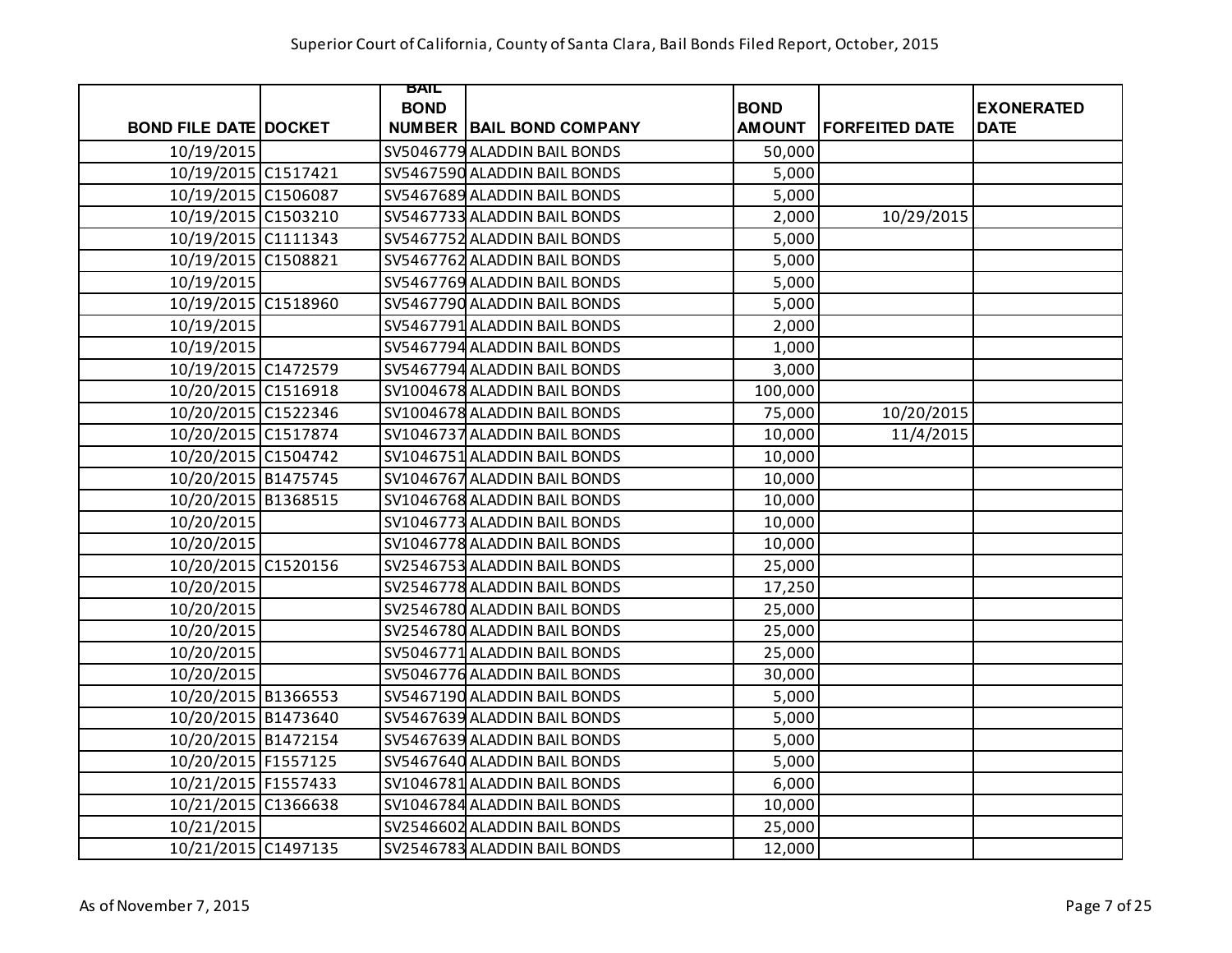|                              | BAIL        |                                 |               |                       |                   |
|------------------------------|-------------|---------------------------------|---------------|-----------------------|-------------------|
|                              | <b>BOND</b> |                                 | <b>BOND</b>   |                       | <b>EXONERATED</b> |
| <b>BOND FILE DATE DOCKET</b> |             | <b>NUMBER BAIL BOND COMPANY</b> | <b>AMOUNT</b> | <b>FORFEITED DATE</b> | <b>DATE</b>       |
| 10/21/2015                   |             | SV2546784 ALADDIN BAIL BONDS    | 25,000        |                       |                   |
| 10/21/2015 C1519184          |             | SV5046782 ALADDIN BAIL BONDS    | 35,000        |                       |                   |
| 10/21/2015                   |             | SV5046782 ALADDIN BAIL BONDS    | 45,000        |                       |                   |
| 10/21/2015 C1519660          |             | SV5046784 ALADDIN BAIL BONDS    | 50,000        |                       |                   |
| 10/21/2015 C1369385          |             | SV5467841 ALADDIN BAIL BONDS    | 5,000         |                       |                   |
| 10/22/2015 F1555962          |             | SV1046765 ALADDIN BAIL BONDS    | 10,000        |                       |                   |
| 10/22/2015                   |             | SV1046785 ALADDIN BAIL BONDS    | 10,000        |                       |                   |
| 10/22/2015 C1522528          |             | SV1046785 ALADDIN BAIL BONDS    | 10,000        |                       |                   |
| 10/22/2015 C1514790          |             | SV2546764 ALADDIN BAIL BONDS    | 15,000        |                       |                   |
| 10/22/2015 B1581327          |             | SV2546773 ALADDIN BAIL BONDS    | 25,000        |                       |                   |
| 10/22/2015 C1518189          |             | SV2546786 ALADDIN BAIL BONDS    | 15,000        |                       |                   |
| 10/22/2015                   |             | SV2546787 ALADDIN BAIL BONDS    | 11,000        |                       |                   |
| 10/22/2015 C1480132          |             | SV5046784 ALADDIN BAIL BONDS    | 50,000        |                       |                   |
| 10/22/2015                   |             | SV5046786 ALADDIN BAIL BONDS    | 40,000        |                       |                   |
| 10/22/2015 C1518781          |             | SV5467805 ALADDIN BAIL BONDS    | 5,000         |                       |                   |
| 10/23/2015 C1521766          |             | SV1046786 ALADDIN BAIL BONDS    | 8,000         |                       |                   |
| 10/23/2015 C1489378          |             | SV2546789 ALADDIN BAIL BONDS    | 20,000        |                       |                   |
| 10/23/2015 C1522748          |             | SV5467888 ALADDIN BAIL BONDS    | 5,000         | 11/3/2015             |                   |
| 10/26/2015 C1520934          |             | SV1004679 ALADDIN BAIL BONDS    | 95,000        |                       |                   |
| 10/26/2015 C1516946          |             | SV1046324 ALADDIN BAIL BONDS    | 10,000        |                       |                   |
| 10/26/2015 C1495540          |             | SV1046775 ALADDIN BAIL BONDS    | 10,000        |                       |                   |
| 10/26/2015 C1513195          |             | SV1046779 ALADDIN BAIL BONDS    | 6,000         |                       |                   |
| 10/26/2015 C1519959          |             | SV1046783 ALADDIN BAIL BONDS    | 10,000        |                       |                   |
| 10/26/2015 C1519959          |             | SV1046783 ALADDIN BAIL BONDS    | 10,000        |                       |                   |
| 10/26/2015 C1484676          |             | SV2546775 ALADDIN BAIL BONDS    | 25,000        |                       |                   |
| 10/26/2015 BB512410          |             | SV2546777 ALADDIN BAIL BONDS    | 15,000        |                       |                   |
| 10/26/2015 F1557257          |             | SV2546782 ALADDIN BAIL BONDS    | 25,000        |                       |                   |
| 10/26/2015 C1518544          |             | SV2546786 ALADDIN BAIL BONDS    | 15,000        |                       |                   |
| 10/26/2015 C1238930          |             | SV2546787 ALADDIN BAIL BONDS    | 12,000        |                       |                   |
| 10/26/2015                   |             | SV2546790 ALADDIN BAIL BONDS    | 25,000        |                       |                   |
| 10/26/2015                   |             | SV2546791 ALADDIN BAIL BONDS    | 15,000        |                       |                   |
| 10/26/2015                   |             | SV2546795 ALADDIN BAIL BONDS    | 16,000        |                       |                   |
| 10/26/2015                   |             | SV2546796 ALADDIN BAIL BONDS    | 25,000        |                       |                   |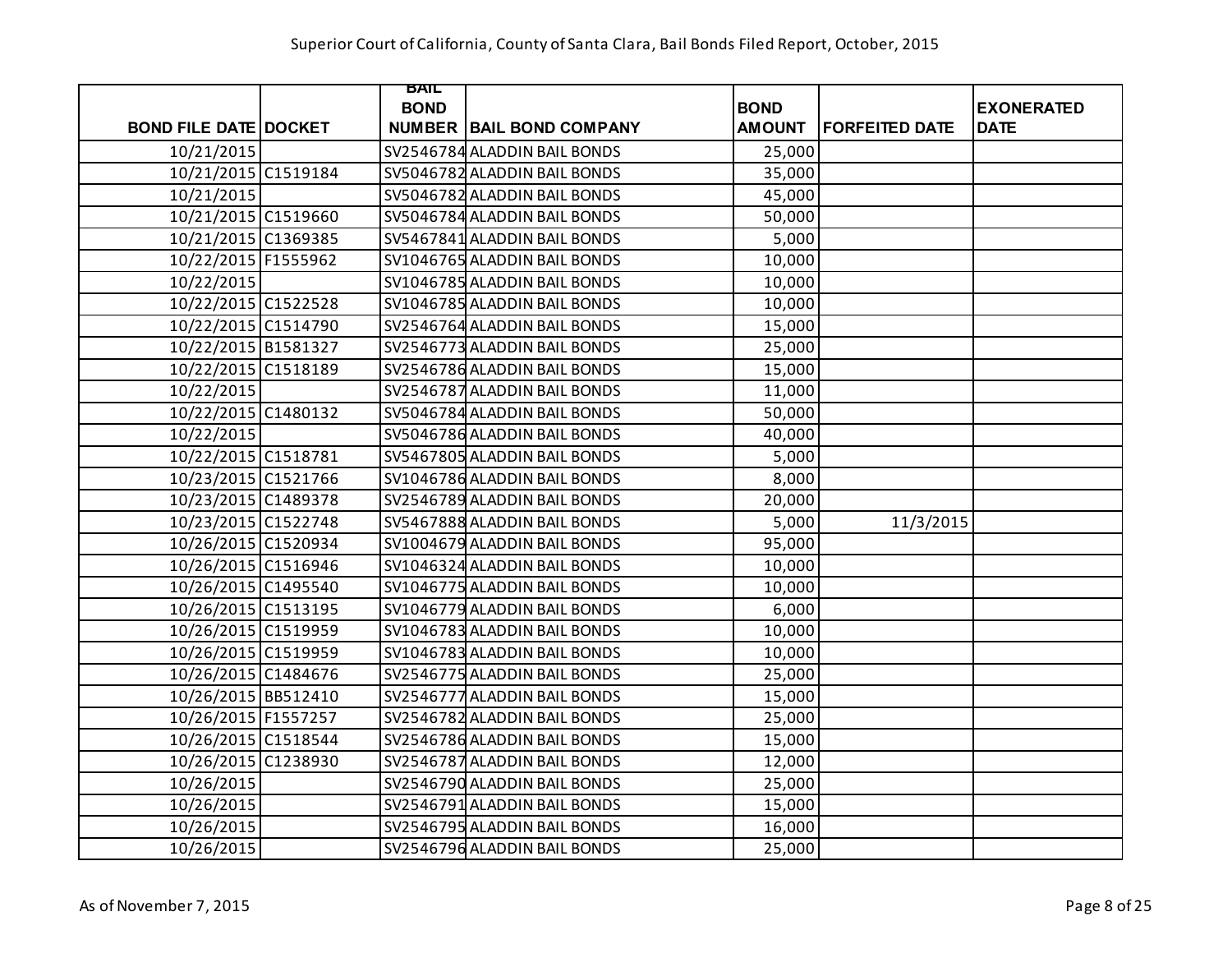|                              | BAIL        |                                   |               |                       |                   |
|------------------------------|-------------|-----------------------------------|---------------|-----------------------|-------------------|
|                              | <b>BOND</b> |                                   | <b>BOND</b>   |                       | <b>EXONERATED</b> |
| <b>BOND FILE DATE DOCKET</b> |             | <b>NUMBER BAIL BOND COMPANY</b>   | <b>AMOUNT</b> | <b>FORFEITED DATE</b> | <b>DATE</b>       |
| 10/26/2015                   |             | SV2546797 ALADDIN BAIL BONDS      | 15,000        |                       |                   |
| 10/26/2015                   |             | SV2546798 ALADDIN BAIL BONDS      | 11,000        |                       |                   |
| 10/26/2015                   |             | SV2546799 ALADDIN BAIL BONDS      | 20,000        |                       |                   |
| 10/26/2015 C1522490          |             | SV5046793 ALADDIN BAIL BONDS      | 30,000        | 11/2/2015             |                   |
| 10/26/2015 BB834784          |             | SV5467778 ALADDIN BAIL BONDS      | 5,000         |                       |                   |
| 10/26/2015 C1520225          |             | SV5467865 ALADDIN BAIL BONDS      | 5,000         |                       |                   |
| 10/26/2015 F1554762          |             | SV5467866 ALADDIN BAIL BONDS      | 5,000         |                       |                   |
| 10/26/2015 C1518010          |             | SV5467900 ALADDIN BAIL BONDS      | 5,000         |                       |                   |
| 10/26/2015                   |             | SV5467959 ALADDIN BAIL BONDS      | 5,000         |                       |                   |
| 10/26/2015 C1240603          |             | SV5467984 ALADDIN BAIL BONDS      | 5,000         |                       |                   |
| 10/27/2015                   |             | SV1046800 ALADDIN BAIL BONDS      | 10,000        |                       |                   |
| 10/27/2015                   |             | SV2546750 ALADDIN BAIL BONDS      | 11,000        |                       |                   |
| 10/27/2015 C1512996          |             | SV2546773 ALADDIN BAIL BONDS      | 15,000        |                       |                   |
| 10/27/2015 B1581345          |             | SV2546781 ALADDIN BAIL BONDS      | 20,000        |                       |                   |
| 10/27/2015                   |             | SV2546795 ALADDIN BAIL BONDS      | 25,000        |                       |                   |
| 10/27/2015                   |             | SV2546798 ALADDIN BAIL BONDS      | 15,000        |                       |                   |
| 10/27/2015 B1470858          |             | SV5046791 ALADDIN BAIL BONDS      | 50,000        |                       | 10/27/2015        |
| 10/27/2015 B1582183          |             | SV5046793 ALADDIN BAIL BONDS      | 50,000        |                       |                   |
| 10/28/2015                   |             | SV1046801 ALADDIN BAIL BONDS      | 10,000        |                       |                   |
| 10/28/2015                   |             | SV2546802 ALADDIN BAIL BONDS      | 20,000        |                       |                   |
| 10/28/2015                   |             | SV2546803 ALADDIN BAIL BONDS      | 25,000        |                       |                   |
| 10/29/2015 C1513562          |             | SV1046776 ALADDIN BAIL BONDS      | 10,000        |                       |                   |
| 10/29/2015 C1519110          |             | SV5467340 ALADDIN BAIL BONDS      | 5,000         |                       |                   |
| 10/29/2015 C1519944          |             | SV5468006 ALADDIN BAIL BONDS      | 5,000         |                       |                   |
| 10/30/2015 B1581861          |             | SV1046792 ALADDIN BAIL BONDS      | 10,000        |                       |                   |
| 10/30/2015                   |             | SV1046804 ALADDIN BAIL BONDS      | 10,000        |                       |                   |
| 10/30/2015 B1154942          |             | SV1046804 ALADDIN BAIL BONDS      | 10,000        |                       |                   |
| 10/30/2015 B1474412          |             | SV2546779 ALADDIN BAIL BONDS      | 15,000        |                       |                   |
| 10/30/2015 F1556479          |             | SV2546804 ALADDIN BAIL BONDS      | 20,000        |                       |                   |
| 10/30/2015 F1557025          |             | SV2546805 ALADDIN BAIL BONDS      | 25,000        |                       |                   |
| 10/30/2015 B1470563          |             | SV5046789 ALADDIN BAIL BONDS      | 40,000        |                       |                   |
| 10/30/2015                   |             | SV5468053 ALADDIN BAIL BONDS      | 5,000         |                       |                   |
| 10/5/2015 F1555328           |             | 2015AA080 ALICE CORTEZ BAIL BONDS | 5,000         |                       |                   |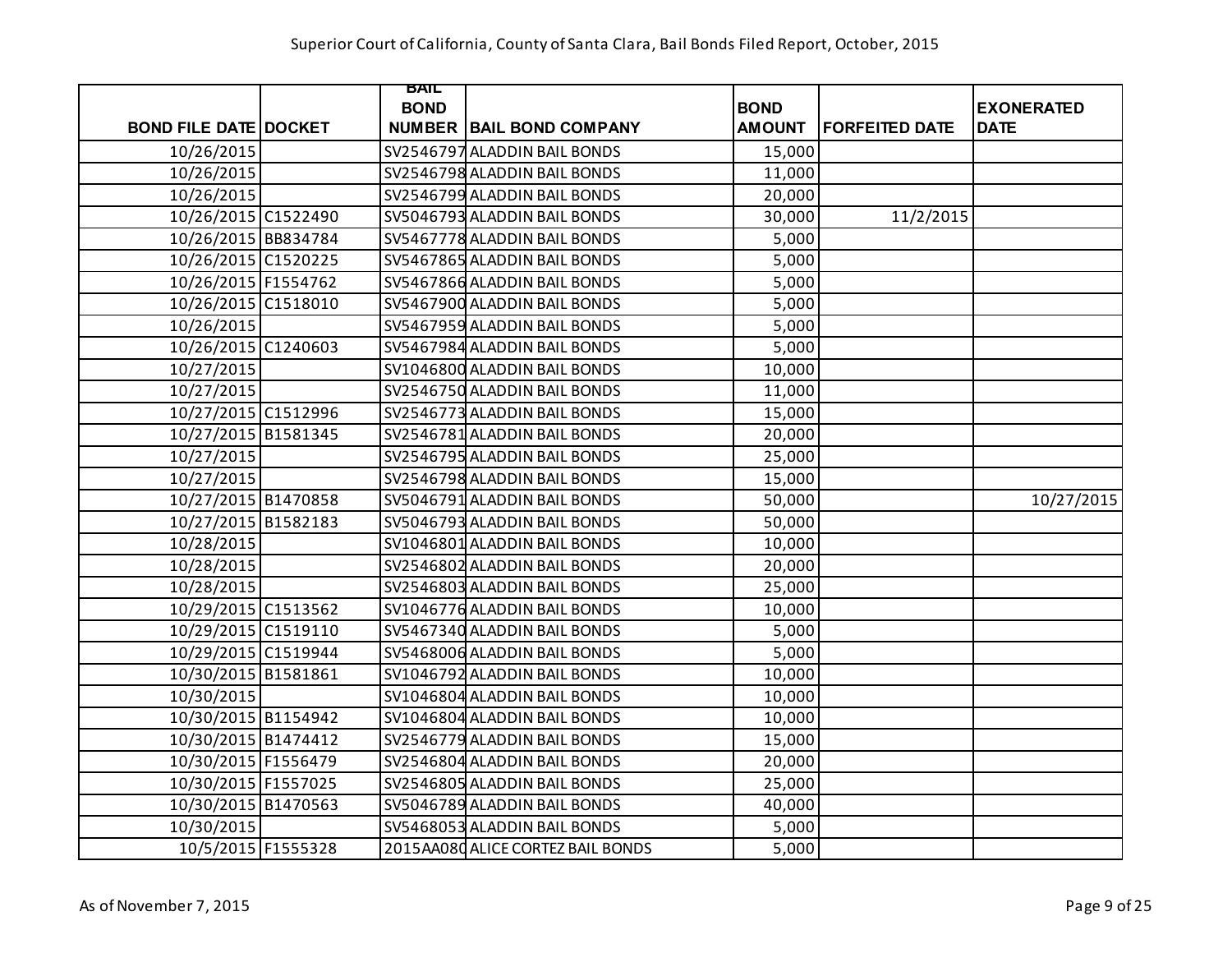|                              | BAIL        |                                   |               |                       |                   |
|------------------------------|-------------|-----------------------------------|---------------|-----------------------|-------------------|
|                              | <b>BOND</b> |                                   | <b>BOND</b>   |                       | <b>EXONERATED</b> |
| <b>BOND FILE DATE DOCKET</b> |             | <b>NUMBER BAIL BOND COMPANY</b>   | <b>AMOUNT</b> | <b>FORFEITED DATE</b> | <b>DATE</b>       |
| 10/5/2015 C1521362           |             | AS5017681 ALICE CORTEZ BAIL BONDS | 50,000        |                       |                   |
| 10/6/2015 F1556609           |             | 2015AA080 ALICE CORTEZ BAIL BONDS | 5,000         |                       |                   |
| 10/8/2015 C1516464           |             | AS1543793 ALICE CORTEZ BAIL BONDS | 15,000        |                       |                   |
| 10/14/2015                   |             | AS2523668 ALICE CORTEZ BAIL BONDS | 20,000        |                       |                   |
| 10/19/2015 F1557086          |             | AS5105890 ALICE CORTEZ BAIL BONDS | 5,000         |                       |                   |
| 10/20/2015                   |             | AS1543793 ALICE CORTEZ BAIL BONDS | 12,000        |                       |                   |
| 10/21/2015 F1557435          |             | AS#115444 ALICE CORTEZ BAIL BONDS | 110,000       |                       |                   |
| 10/21/2015 F1557083          |             | AS5105889 ALICE CORTEZ BAIL BONDS | 5,000         |                       |                   |
| 10/30/2015 F1557179          |             | AS2523668 ALICE CORTEZ BAIL BONDS | 5,000         |                       |                   |
| 10/30/2015 F1557259          |             | AS5105890 ALICE CORTEZ BAIL BONDS | 5,000         |                       |                   |
| 10/1/2015                    |             | 5.11E+09 ALL PRO BAIL BONDS       | 5,000         |                       |                   |
| 10/1/2015 B1580191           |             | 5.11E+09 ALL PRO BAIL BONDS       | 10,000        | 10/29/2015            |                   |
| 10/1/2015 B1580000           |             | 5.11E+09 ALL PRO BAIL BONDS       | 10,000        | 10/29/2015            |                   |
| 10/1/2015 B1581737           |             | 5.27E+09 ALL PRO BAIL BONDS       | 25,000        |                       |                   |
| 10/1/2015 C1521373           |             | 5.55E+09 ALL PRO BAIL BONDS       | 37,000        |                       |                   |
| 10/2/2015 C1518490           |             | 5.11E+09 ALL PRO BAIL BONDS       | 10,000        |                       | 11/2/2015         |
| 10/2/2015 C1483439           |             | 5.55E+09 ALL PRO BAIL BONDS       | 50,000        |                       | 10/6/2015         |
| 10/2/2015 C1498264           |             | 5.55E+09 ALL PRO BAIL BONDS       | 30,000        |                       |                   |
| 10/5/2015 C1361536           |             | 5.11E+09 ALL PRO BAIL BONDS       | 100,000       |                       |                   |
| 10/5/2015 C1501855           |             | 5.11E+09 ALL PRO BAIL BONDS       | 10,000        | 11/2/2015             |                   |
| 10/5/2015 C1517367           |             | 5.11E+09 ALL PRO BAIL BONDS       | 10,000        |                       |                   |
| 10/5/2015 C1520791           |             | 5.11E+09 ALL PRO BAIL BONDS       | 5,000         |                       |                   |
| 10/5/2015 C1347717           |             | 5.11E+09 ALL PRO BAIL BONDS       | 3,000         |                       |                   |
| 10/5/2015                    |             | 5.27E+09 ALL PRO BAIL BONDS       | 25,000        |                       |                   |
| 10/6/2015                    |             | 5.11E+09 ALL PRO BAIL BONDS       | 5,000         |                       |                   |
| 10/6/2015 F1556003           |             | 5.11E+09 ALL PRO BAIL BONDS       | 1,000         |                       |                   |
| 10/7/2015 F1556960           |             | 5.11E+09 ALL PRO BAIL BONDS       | 10,000        |                       |                   |
| 10/7/2015 C1514214           |             | 5.27E+09 ALL PRO BAIL BONDS       | 15,000        |                       |                   |
| 10/7/2015 F1557361           |             | 5.27E+09 ALL PRO BAIL BONDS       | 25,000        |                       |                   |
| 10/7/2015                    |             | 5.55E+09 ALL PRO BAIL BONDS       | 40,000        |                       |                   |
| 10/8/2015                    |             | 5.11E+09 ALL PRO BAIL BONDS       | 65,000        |                       |                   |
| 10/8/2015 C1521519           |             | 5.11E+09 ALL PRO BAIL BONDS       | 60,000        |                       |                   |
| 10/8/2015 B1580482           |             | 5.11E+09 ALL PRO BAIL BONDS       | 5,000         |                       |                   |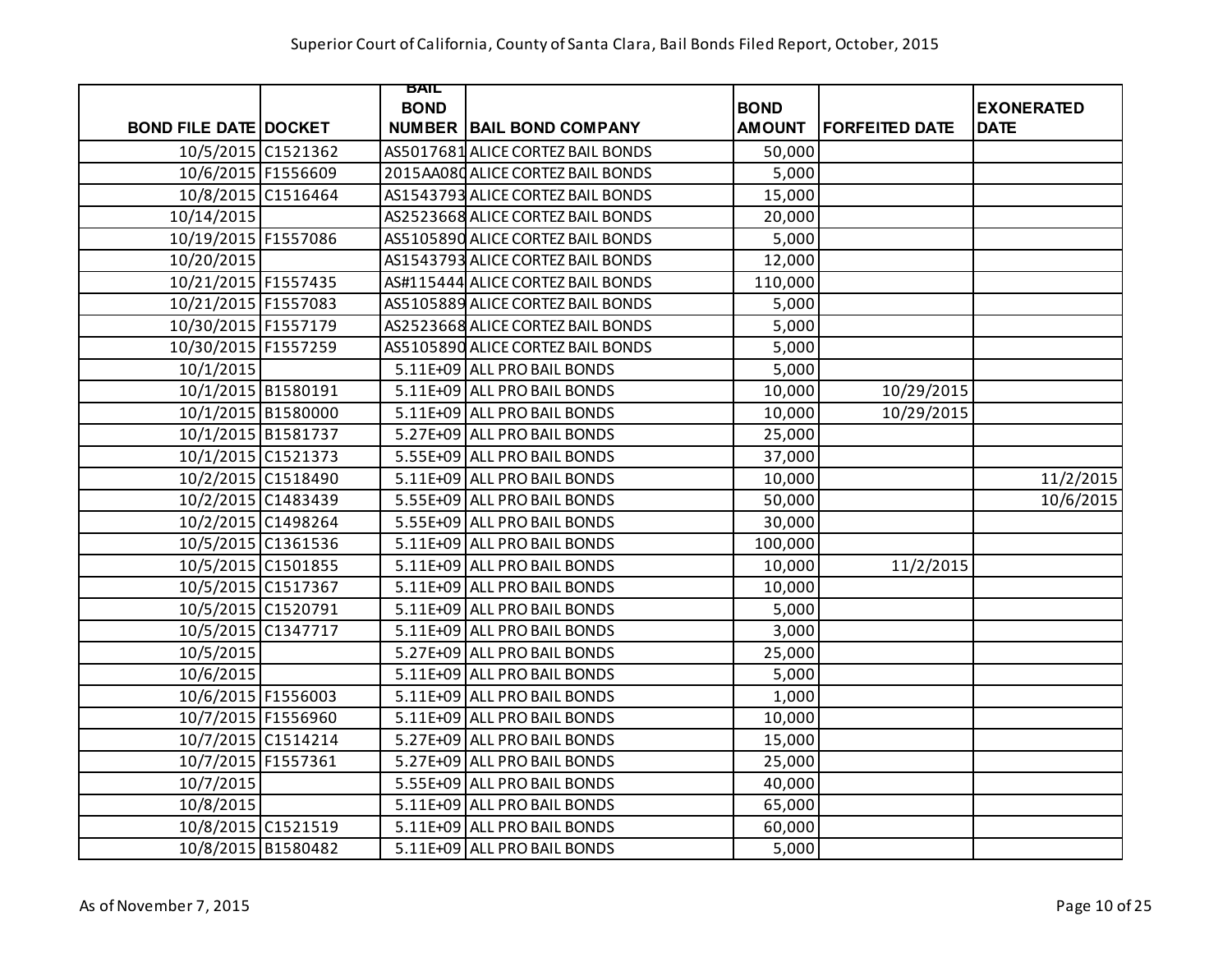|                              | BAIL        |                                 |               |                       |                   |
|------------------------------|-------------|---------------------------------|---------------|-----------------------|-------------------|
|                              | <b>BOND</b> |                                 | <b>BOND</b>   |                       | <b>EXONERATED</b> |
| <b>BOND FILE DATE DOCKET</b> |             | <b>NUMBER BAIL BOND COMPANY</b> | <b>AMOUNT</b> | <b>FORFEITED DATE</b> | <b>DATE</b>       |
| 10/8/2015 C1521637           |             | 5.11E+09 ALL PRO BAIL BONDS     | 11,000        |                       |                   |
| 10/8/2015 C1498732           |             | 5.11E+09 ALL PRO BAIL BONDS     | 2,000         |                       |                   |
| 10/8/2015 C1492132           |             | 5.11E+09 ALL PRO BAIL BONDS     | 10,000        |                       |                   |
| 10/8/2015 F1452191           |             | 5.27E+09 ALL PRO BAIL BONDS     | 25,000        |                       |                   |
| 10/8/2015                    |             | 5.27E+09 ALL PRO BAIL BONDS     | 15,000        |                       |                   |
| 10/8/2015 B1475843           |             | 5.55E+09 ALL PRO BAIL BONDS     | 50,000        |                       |                   |
| 10/9/2015 C1509619           |             | 5.27E+09 ALL PRO BAIL BONDS     | 25,000        |                       |                   |
| 10/9/2015                    |             | 5.27E+09 ALL PRO BAIL BONDS     | 15,000        |                       |                   |
| 10/13/2015 C1521645          |             | 5.11E+09 ALL PRO BAIL BONDS     | 6,000         |                       |                   |
| 10/13/2015                   |             | 5.11E+09 ALL PRO BAIL BONDS     | 1,000         |                       |                   |
| 10/13/2015 C1521667          |             | 5.27E+09 ALL PRO BAIL BONDS     | 15,000        |                       |                   |
| 10/13/2015                   |             | 5.27E+09 ALL PRO BAIL BONDS     | 25,000        |                       |                   |
| 10/13/2015 C1521725          |             | 5.27E+09 ALL PRO BAIL BONDS     | 20,000        |                       |                   |
| 10/13/2015 B1580461          |             | 5.27E+09 ALL PRO BAIL BONDS     | 20,000        |                       |                   |
| 10/14/2015 B1579847          |             | 5.11E+09 ALL PRO BAIL BONDS     | 7,500         |                       |                   |
| 10/14/2015                   |             | 5.11E+09 ALL PRO BAIL BONDS     | 10,000        |                       |                   |
| 10/14/2015                   |             | 5.11E+09 ALL PRO BAIL BONDS     | 5,000         |                       |                   |
| 10/14/2015                   |             | 5.27E+09 ALL PRO BAIL BONDS     | 25,000        |                       |                   |
| 10/14/2015 C1490497          |             | 5.55E+09 ALL PRO BAIL BONDS     | 40,000        |                       |                   |
| 10/15/2015 C1400110          |             | 5.55E+08 ALL PRO BAIL BONDS     | 50,000        |                       |                   |
| 10/15/2015 B1581262          |             | 5.11E+09 ALL PRO BAIL BONDS     | 10,000        |                       |                   |
| 10/15/2015 B1472917          |             | 5.11E+09 ALL PRO BAIL BONDS     | 10,000        |                       |                   |
| 10/15/2015 C1496361          |             | 5.11E+09 ALL PRO BAIL BONDS     | 10,000        |                       |                   |
| 10/15/2015 C1519573          |             | 5.11E+09 ALL PRO BAIL BONDS     | 5,000         |                       |                   |
| 10/15/2015 C1516156          |             | 5.11E+09 ALL PRO BAIL BONDS     | 10,000        |                       |                   |
| 10/15/2015 F1556982          |             | 5.27E+09 ALL PRO BAIL BONDS     | 25,000        | 10/22/2015            |                   |
| 10/15/2015 C1495536          |             | 5.55E+09 ALL PRO BAIL BONDS     | 10,000        |                       |                   |
| 10/15/2015 C1349931          |             | 5.55E+09 ALL PRO BAIL BONDS     | 50,000        |                       |                   |
| 10/16/2015 C1522348          |             | 5.55E+09 ALL PRO BAIL BONDS     | 35,000        | 10/23/2015            |                   |
| 10/16/2015                   |             | 5.55E+09 ALL PRO BAIL BONDS     | 35,000        |                       |                   |
| 10/16/2015 C1507189          |             | 5.55E+09 ALL PRO BAIL BONDS     | 55,000        |                       |                   |
| 10/19/2015                   |             | 5.11E+09 ALL PRO BAIL BONDS     | 5,000         |                       |                   |
| 10/19/2015 C1521950          |             | 5.27E+09 ALL PRO BAIL BONDS     | 50,000        |                       |                   |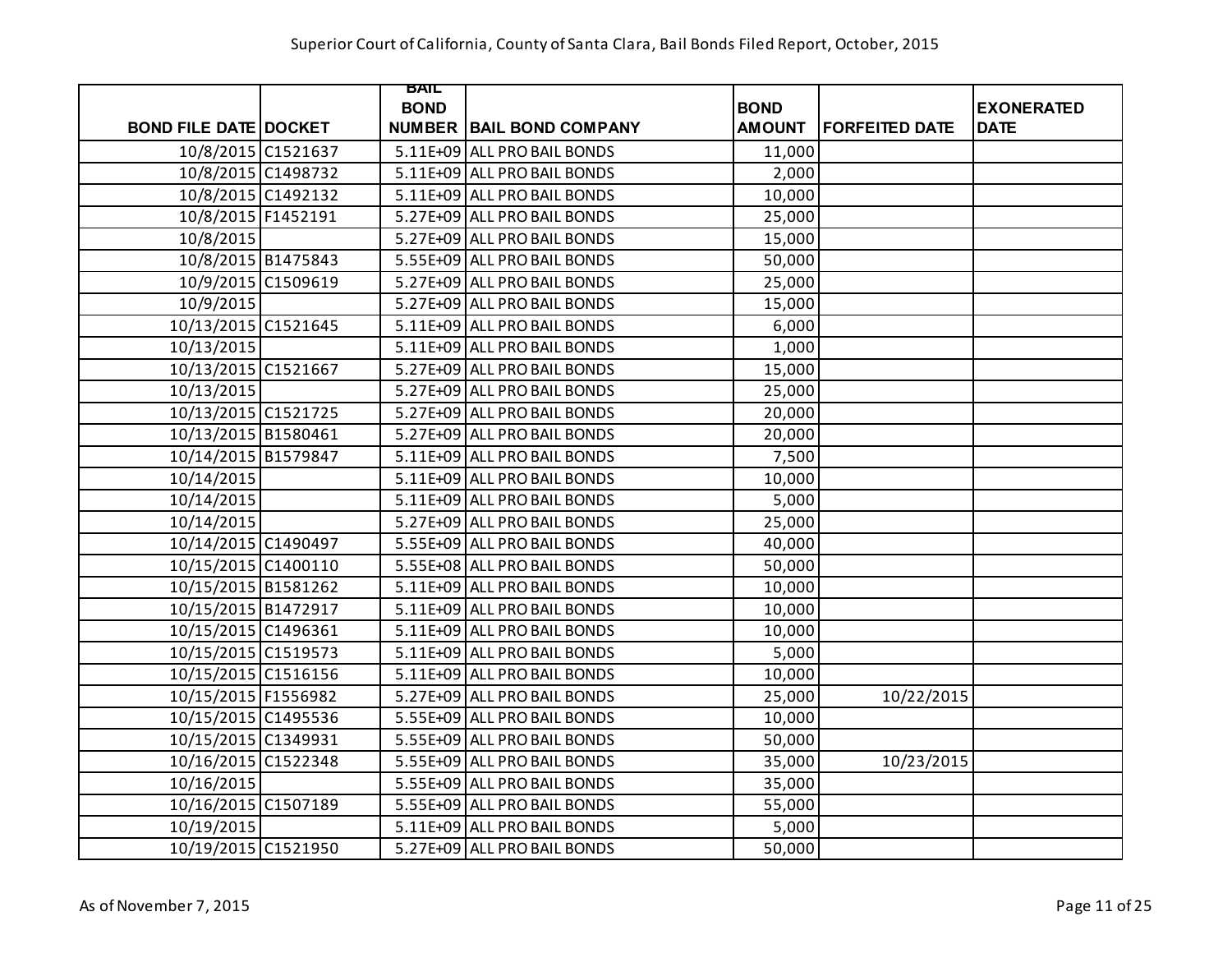|                              | BAIL        |                                 |               |                       |                   |
|------------------------------|-------------|---------------------------------|---------------|-----------------------|-------------------|
|                              | <b>BOND</b> |                                 | <b>BOND</b>   |                       | <b>EXONERATED</b> |
| <b>BOND FILE DATE DOCKET</b> |             | <b>NUMBER BAIL BOND COMPANY</b> | <b>AMOUNT</b> | <b>FORFEITED DATE</b> | <b>DATE</b>       |
| 10/20/2015                   |             | 5.11E+09 ALL PRO BAIL BONDS     | 10,000        |                       |                   |
| 10/20/2015 B1473466          |             | 5.11E+09 ALL PRO BAIL BONDS     | 10,000        |                       |                   |
| 10/20/2015 F1557378          |             | 5.15E+09 ALL PRO BAIL BONDS     | 110,000       |                       |                   |
| 10/20/2015 B1473125          |             | 5.27E+09 ALL PRO BAIL BONDS     | 2,500         |                       |                   |
| 10/20/2015 F1557566          |             | 5.27E+09 ALL PRO BAIL BONDS     | 20,000        | 11/3/2015             |                   |
| 10/20/2015 C1499687          |             | 5.27E+09 ALL PRO BAIL BONDS     | 15,000        |                       |                   |
| 10/20/2015                   |             | 5.55E+09 ALL PRO BAIL BONDS     | 50,000        |                       |                   |
| 10/20/2015                   |             | 5.55E+09 ALL PRO BAIL BONDS     | 50,000        |                       |                   |
| 10/20/2015                   |             | 5.55E+09 ALL PRO BAIL BONDS     | 40,000        |                       |                   |
| 10/20/2015                   |             | 5.55E+09 ALL PRO BAIL BONDS     | 35,000        |                       |                   |
| 10/22/2015 B1475951          |             | 5.27E+09 ALL PRO BAIL BONDS     | 10,000        |                       |                   |
| 10/22/2015                   |             | 5.27E+09 ALL PRO BAIL BONDS     | 15,000        |                       |                   |
| 10/22/2015                   |             | 5.55E+09 ALL PRO BAIL BONDS     | 37,000        |                       |                   |
| 10/23/2015                   |             | 5.11E+09 ALL PRO BAIL BONDS     | 10,000        |                       |                   |
| 10/26/2015 B1581828          |             | 5.11E+09 ALL PRO BAIL BONDS     | 71,000        |                       |                   |
| 10/26/2015                   |             | 5.11E+09 ALL PRO BAIL BONDS     | 75,000        |                       |                   |
| 10/26/2015 C1513845          |             | 5.11E+09 ALL PRO BAIL BONDS     | 75,000        |                       |                   |
| 10/26/2015 F1555336          |             | 5.11E+09 ALL PRO BAIL BONDS     | 5,000         |                       |                   |
| 10/26/2015                   |             | 5.11E+09 ALL PRO BAIL BONDS     | 5,000         |                       |                   |
| 10/26/2015                   |             | 5.27E+09 ALL PRO BAIL BONDS     | 25,000        |                       |                   |
| 10/26/2015                   |             | 5.27E+09 ALL PRO BAIL BONDS     | 25,000        |                       |                   |
| 10/26/2015                   |             | 5.27E+09 ALL PRO BAIL BONDS     | 15,000        |                       |                   |
| 10/26/2015                   |             | 5.27E+09 ALL PRO BAIL BONDS     | 5,000         |                       |                   |
| 10/26/2015                   |             | 5.27E+09 ALL PRO BAIL BONDS     | 25,000        |                       |                   |
| 10/26/2015 C1487625          |             | 5.55E+09 ALL PRO BAIL BONDS     | 20,000        |                       |                   |
| 10/26/2015 F1451818          |             | 5.55E+09 ALL PRO BAIL BONDS     | 50,000        |                       |                   |
| 10/27/2015                   |             | 5.11E+09 ALL PRO BAIL BONDS     | 11,000        |                       |                   |
| 10/27/2015 BB051053          |             | 5.27E+09 ALL PRO BAIL BONDS     | 20,000        |                       | 10/30/2015        |
| 10/27/2015 B1581339          |             | 5.27E+09 ALL PRO BAIL BONDS     | 25,000        |                       |                   |
| 10/27/2015                   |             | 5.27E+09 ALL PRO BAIL BONDS     | 25,000        |                       |                   |
| 10/27/2015                   |             | 5.27E+09 ALL PRO BAIL BONDS     | 25,000        |                       |                   |
| 10/27/2015                   |             | 5.55E+09 ALL PRO BAIL BONDS     | 40,000        |                       |                   |
| 10/28/2015                   |             | 5.11E+09 ALL PRO BAIL BONDS     | 11,000        |                       |                   |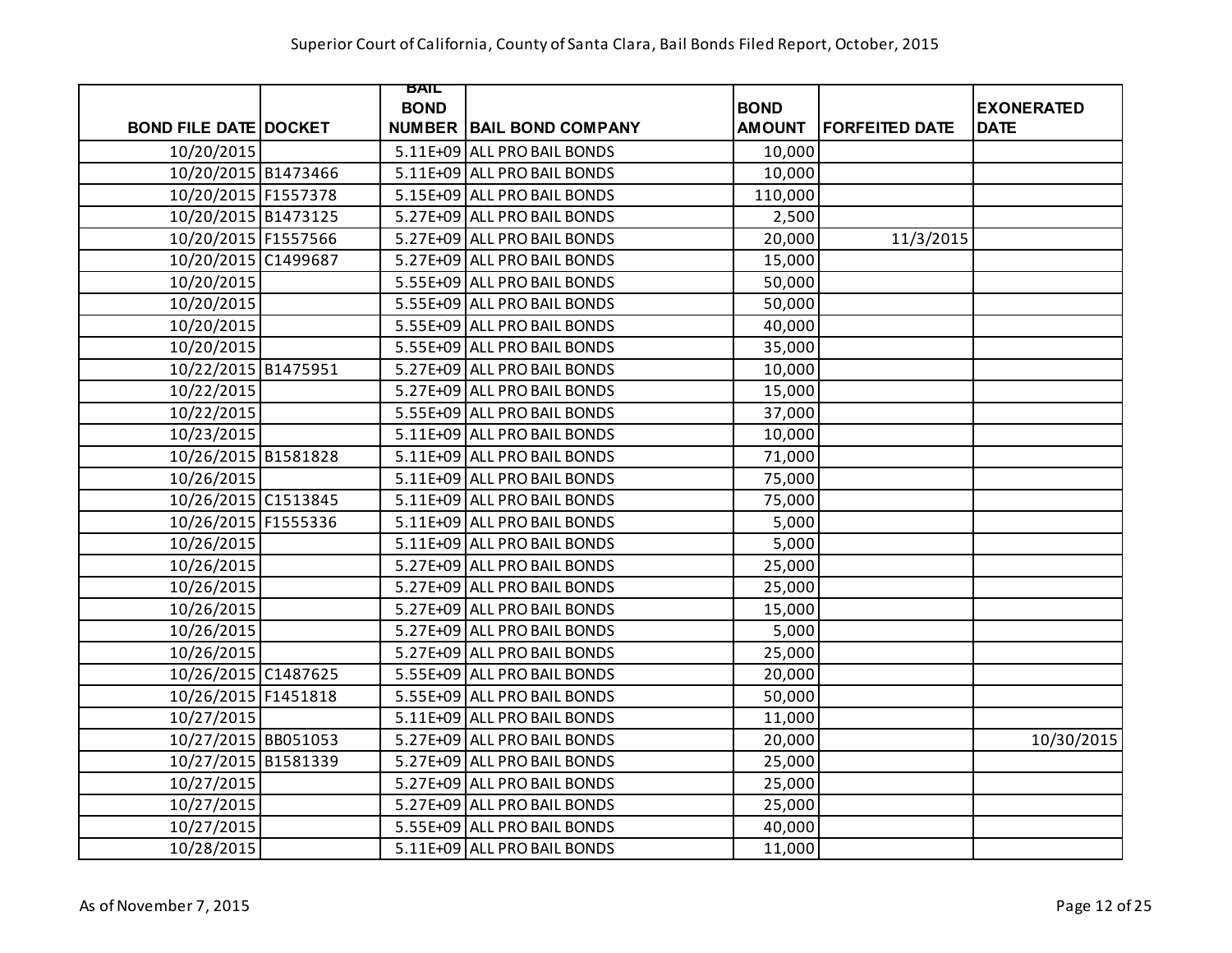|                              | BAIL        |                                 |               |                       |                   |
|------------------------------|-------------|---------------------------------|---------------|-----------------------|-------------------|
|                              | <b>BOND</b> |                                 | <b>BOND</b>   |                       | <b>EXONERATED</b> |
| <b>BOND FILE DATE DOCKET</b> |             | <b>NUMBER BAIL BOND COMPANY</b> | <b>AMOUNT</b> | <b>FORFEITED DATE</b> | <b>DATE</b>       |
| 10/28/2015                   |             | 5.27E+09 ALL PRO BAIL BONDS     | 20,000        |                       |                   |
| 10/29/2015 C1518233          |             | 5.11E+09 ALL PRO BAIL BONDS     | 7,500         |                       |                   |
| 10/29/2015 C1482296          |             | 5.11E+09 ALL PRO BAIL BONDS     | 5,000         |                       |                   |
| 10/29/2015 C1362983          |             | 5.11E+09 ALL PRO BAIL BONDS     | 5,000         |                       |                   |
| 10/29/2015 C1509356          |             | 5.55E+09 ALL PRO BAIL BONDS     | 50,000        |                       | 10/29/2015        |
| 10/30/2015 B1473643          |             | 5.55E+09 ALL PRO BAIL BONDS     | 25,000        |                       |                   |
| 10/7/2015                    |             | IS50K1133(AMIGO BAIL BONDS      | 50,000        |                       |                   |
| 10/8/2015 C1505818           |             | IS30K1829 AMIGO BAIL BONDS      | 25,000        |                       |                   |
| 10/13/2015                   |             | IS30K18321AMIGO BAIL BONDS      | 20,000        |                       |                   |
| 10/1/2015 B1577221           |             | T10505279 BAD BOYS BAIL BONDS   | 1,000         |                       | 10/28/2015        |
| 10/1/2015 B1580836           |             | T10505279 BAD BOYS BAIL BONDS   | 7,500         |                       |                   |
| 10/1/2015                    |             | T25505308 BAD BOYS BAIL BONDS   | 25,000        |                       |                   |
| 10/1/2015 C1517400           |             | T25505308 BAD BOYS BAIL BONDS   | 25,000        |                       |                   |
| 10/1/2015 B1582413           |             | T25505308 BAD BOYS BAIL BONDS   | 15,000        |                       |                   |
| 10/1/2015 B1581787           |             | T50505308 BAD BOYS BAIL BONDS   | 35,000        |                       |                   |
| 10/1/2015 C1517991           |             | T55053015 BAD BOYS BAIL BONDS   | 5,000         |                       |                   |
| 10/5/2015                    |             | T10505301 BAD BOYS BAIL BONDS   | 10,000        |                       |                   |
| 10/5/2015                    |             | T25505393 BAD BOYS BAIL BONDS   | 11,000        |                       |                   |
| 10/5/2015                    |             | T50505298 BAD BOYS BAIL BONDS   | 40,000        |                       |                   |
| 10/5/2015                    |             | T50505298 BAD BOYS BAIL BONDS   | 15,000        |                       |                   |
| 10/6/2015 F1557020           |             | T10505301 BAD BOYS BAIL BONDS   | 10,000        |                       |                   |
| 10/6/2015                    |             | T10505301 BAD BOYS BAIL BONDS   | 10,000        |                       |                   |
| 10/6/2015                    |             | T25505303 BAD BOYS BAIL BONDS   | 15,000        |                       |                   |
| 10/6/2015 C1519901           |             | T50505281 BAD BOYS BAIL BONDS   | 25,000        |                       |                   |
| 10/6/2015 F1449622           |             | T55052794 BAD BOYS BAIL BONDS   | 5,000         |                       | 11/3/2015         |
| 10/7/2015                    |             | T10050524 BAD BOYS BAIL BONDS   | 76,000        |                       |                   |
| 10/7/2015 C1401225           |             | T10505301 BAD BOYS BAIL BONDS   | 5,000         |                       |                   |
| 10/7/2015                    |             | T25505303 BAD BOYS BAIL BONDS   | 25,000        |                       |                   |
| 10/7/2015 C1518813           |             | T25505308 BAD BOYS BAIL BONDS   | 25,000        |                       |                   |
| 10/7/2015 C1519506           |             | T55052794 BAD BOYS BAIL BONDS   | 2,000         |                       |                   |
| 10/7/2015 C1370140           |             | T55052979 BAD BOYS BAIL BONDS   | 1,000         |                       |                   |
| 10/8/2015 C1518474           |             | T10050527 BAD BOYS BAIL BONDS   | 60,000        |                       |                   |
| 10/8/2015 C1518069           |             | T10505301 BAD BOYS BAIL BONDS   | 5,000         |                       |                   |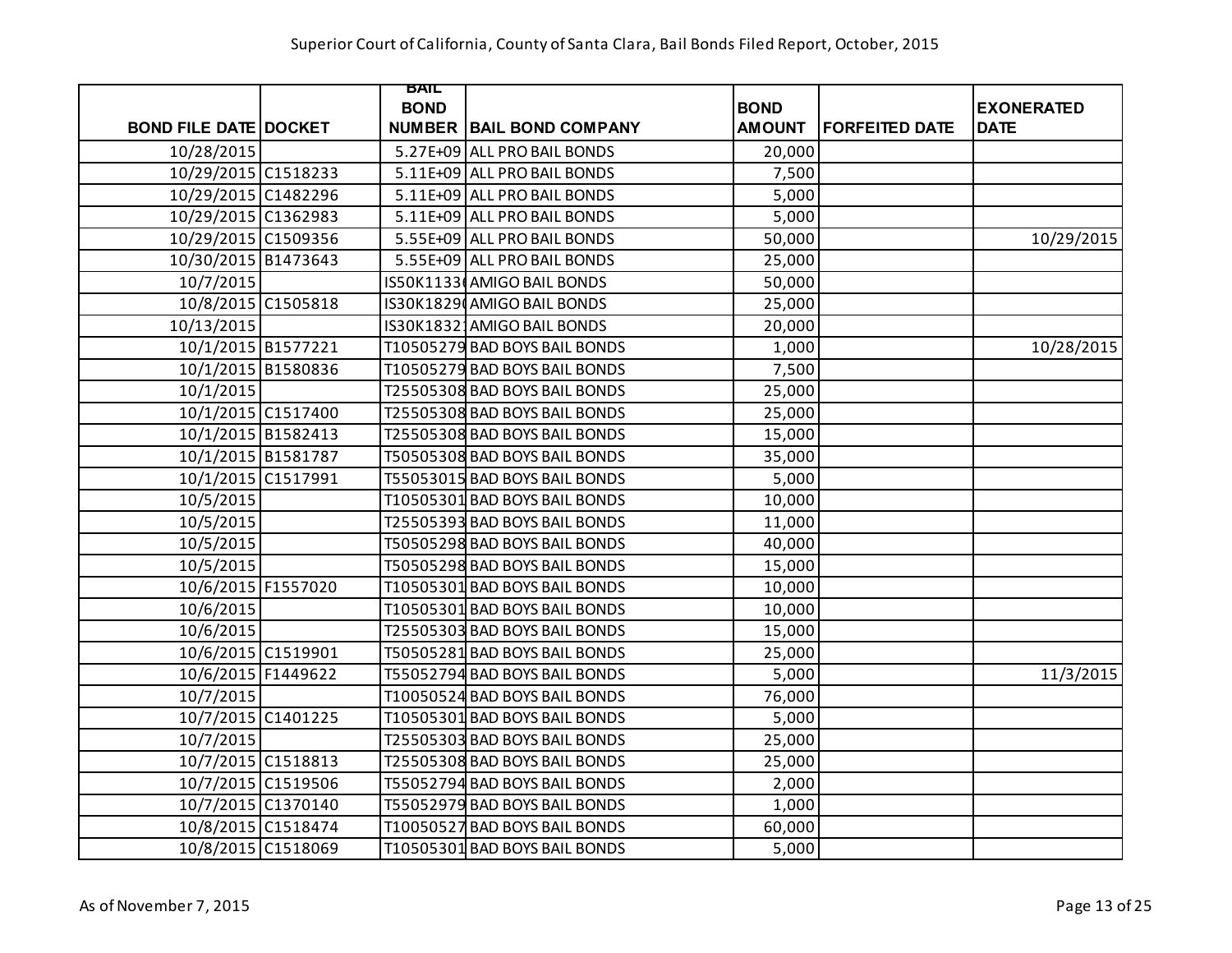|                              | BAIL        |                                 |               |                       |                   |
|------------------------------|-------------|---------------------------------|---------------|-----------------------|-------------------|
|                              | <b>BOND</b> |                                 | <b>BOND</b>   |                       | <b>EXONERATED</b> |
| <b>BOND FILE DATE DOCKET</b> |             | <b>NUMBER BAIL BOND COMPANY</b> | <b>AMOUNT</b> | <b>FORFEITED DATE</b> | <b>DATE</b>       |
| 10/8/2015 C1231600           |             | T10505308 BAD BOYS BAIL BONDS   | 5,000         |                       |                   |
| 10/8/2015 C1498374           |             | T10505308 BAD BOYS BAIL BONDS   | 5,000         |                       |                   |
| 10/8/2015 C1224509           |             | T50505298 BAD BOYS BAIL BONDS   | 20,000        |                       |                   |
| 10/9/2015                    |             | T10505301 BAD BOYS BAIL BONDS   | 6,000         |                       |                   |
| 10/9/2015                    |             | T10505303 BAD BOYS BAIL BONDS   | 10,000        |                       |                   |
| 10/9/2015 C1520625           |             | T10505308 BAD BOYS BAIL BONDS   | 10,000        |                       |                   |
| 10/13/2015                   |             | T10505301 BAD BOYS BAIL BONDS   | 10,000        |                       |                   |
| 10/13/2015 C1519089          |             | T10505317 BAD BOYS BAIL BONDS   | 10,000        |                       |                   |
| 10/13/2015 C1521752          |             | T10505317 BAD BOYS BAIL BONDS   | 8,500         |                       |                   |
| 10/13/2015                   |             | T25505303 BAD BOYS BAIL BONDS   | 15,000        |                       |                   |
| 10/13/2015                   |             | T50505298 BAD BOYS BAIL BONDS   | 25,000        |                       |                   |
| 10/13/2015 C1516548          |             | T50505298 BAD BOYS BAIL BONDS   | 15,000        |                       |                   |
| 10/13/2015 C1519952          |             | T50505308 BAD BOYS BAIL BONDS   | 10,000        |                       |                   |
| 10/13/2015 C1518009          |             | T55053015 BAD BOYS BAIL BONDS   | 1,000         |                       |                   |
| 10/13/2015 F1555556          |             | T55053145 BAD BOYS BAIL BONDS   | 5,000         |                       |                   |
| 10/14/2015 C1518476          |             | T10505317 BAD BOYS BAIL BONDS   | 10,000        |                       |                   |
| 10/14/2015                   |             | T25505246 BAD BOYS BAIL BONDS   | 25,000        |                       |                   |
| 10/14/2015                   |             | T25505321 BAD BOYS BAIL BONDS   | 25,000        |                       |                   |
| 10/14/2015                   |             | T75505317 BAD BOYS BAIL BONDS   | 65,000        |                       |                   |
| 10/15/2015 C1520870          |             | T10050524 BAD BOYS BAIL BONDS   | 10,000        |                       |                   |
| 10/15/2015 C1520422          |             | T10505314 BAD BOYS BAIL BONDS   | 10,000        |                       |                   |
| 10/15/2015 C1519051          |             | T10505317 BAD BOYS BAIL BONDS   | 10,000        |                       |                   |
| 10/15/2015 C1489875          |             | T25505301 BAD BOYS BAIL BONDS   | 7,500         | 11/2/2015             |                   |
| 10/15/2015 C1520411          |             | T25505317 BAD BOYS BAIL BONDS   | 10,000        |                       |                   |
| 10/15/2015 C1484284          |             | T50505281 BAD BOYS BAIL BONDS   | 40,000        |                       | 11/4/2015         |
| 10/15/2015 C1520639          |             | T50505298 BAD BOYS BAIL BONDS   | 2,000         |                       |                   |
| 10/15/2015 C1515612          |             | T50505298 BAD BOYS BAIL BONDS   | 25,000        |                       |                   |
| 10/15/2015                   |             | T50505302 BAD BOYS BAIL BONDS   | 25,000        |                       |                   |
| 10/15/2015 C1519960          |             | T50529795 BAD BOYS BAIL BONDS   | 2,000         |                       |                   |
| 10/15/2015 C1518919          |             | T55053015 BAD BOYS BAIL BONDS   | 1,000         |                       |                   |
| 10/15/2015 C1518023          |             | T55053015 BAD BOYS BAIL BONDS   | 5,000         |                       |                   |
| 10/15/2015 C1519087          |             | T55053015 BAD BOYS BAIL BONDS   | 5,000         |                       |                   |
| 10/15/2015 F1557050          |             | T55053170 BAD BOYS BAIL BONDS   | 5,000         |                       |                   |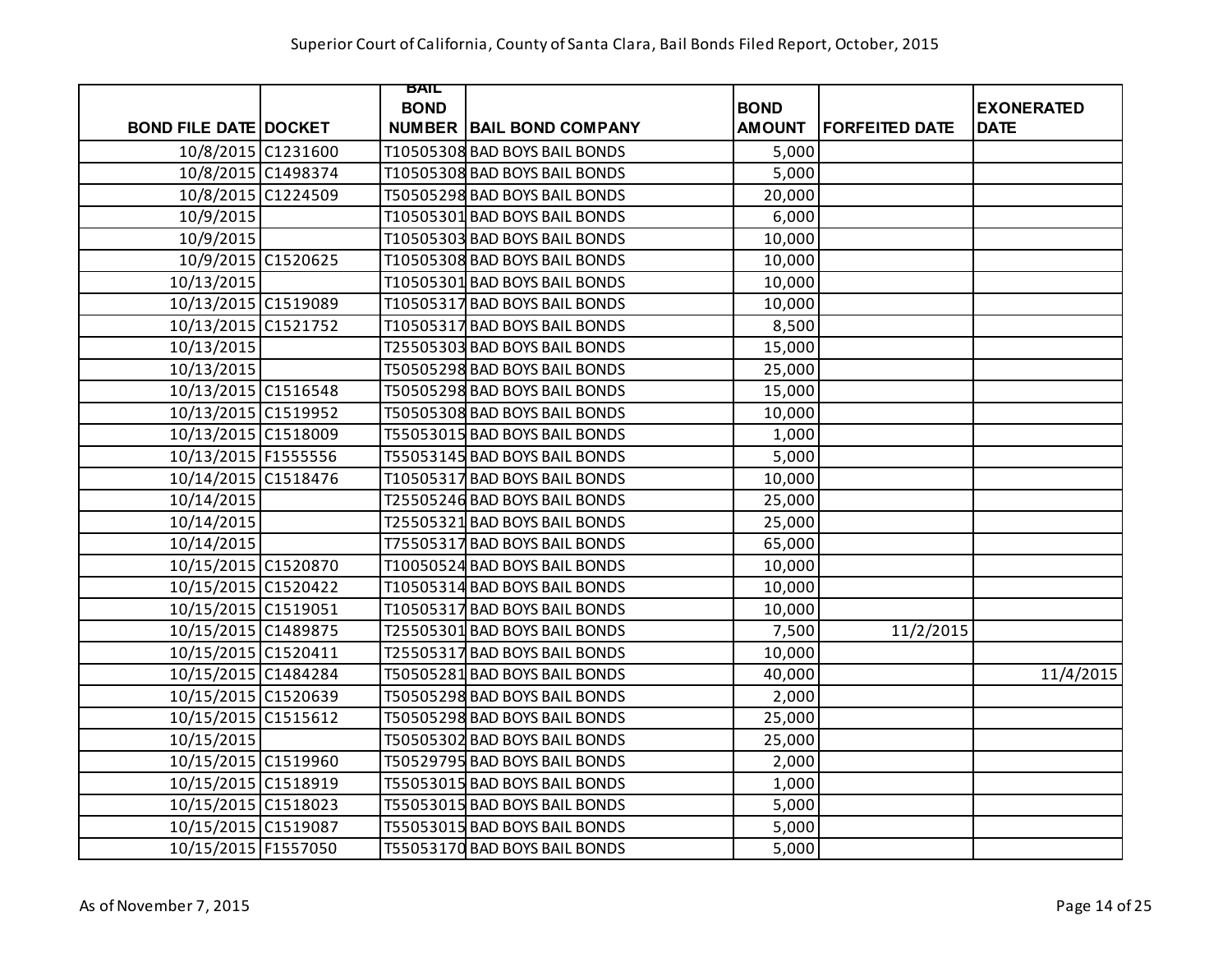|                              |        | BAIL        |                                 |               |                       |                   |
|------------------------------|--------|-------------|---------------------------------|---------------|-----------------------|-------------------|
|                              |        | <b>BOND</b> |                                 | <b>BOND</b>   |                       | <b>EXONERATED</b> |
| <b>BOND FILE DATE DOCKET</b> |        |             | <b>NUMBER BAIL BOND COMPANY</b> | <b>AMOUNT</b> | <b>FORFEITED DATE</b> | <b>DATE</b>       |
| 10/16/2015                   |        |             | T50505302 BAD BOYS BAIL BONDS   | 35,000        |                       |                   |
| 10/19/2015                   |        |             | T10050527 BAD BOYS BAIL BONDS   | 60,000        |                       |                   |
| 10/19/2015                   |        |             | T10505310 BAD BOYS BAIL BONDS   | 10,000        |                       |                   |
| 10/19/2015                   |        |             | T10505310 BAD BOYS BAIL BONDS   | 10,000        |                       |                   |
| 10/19/2015 C1401183          |        |             | T10505310 BAD BOYS BAIL BONDS   | 7,500         |                       |                   |
| 10/19/2015                   |        |             | T25505310 BAD BOYS BAIL BONDS   | 15,000        |                       |                   |
| 10/19/2015                   |        |             | T25505314 BAD BOYS BAIL BONDS   | 11,000        |                       |                   |
| 10/19/2015 B1581328          |        |             | T25505314 BAD BOYS BAIL BONDS   | 10,000        |                       |                   |
| 10/19/2015                   |        |             | T25505314 BAD BOYS BAIL BONDS   | 25,000        |                       |                   |
| 10/19/2015 C1519096          |        |             | T25505317 BAD BOYS BAIL BONDS   | 5,000         |                       |                   |
| 10/19/2015                   |        |             | T50505298 BAD BOYS BAIL BONDS   | 50,000        |                       |                   |
| 10/19/2015 B1582045          |        |             | T50505323 BAD BOYS BAIL BONDS   | 50,000        |                       |                   |
| 10/19/2015 C1506245          |        |             | T55053257 BAD BOYS BAIL BONDS   | 5,000         |                       |                   |
| 10/20/2015                   | 214980 |             | T25050524 BAD BOYS BAIL BONDS   | 75,000        | 10/21/2015            |                   |
| 10/20/2015                   |        |             | T25505310 BAD BOYS BAIL BONDS   | 11,000        |                       |                   |
| 10/20/2015                   |        |             | T50505298 BAD BOYS BAIL BONDS   | 25,250        |                       |                   |
| 10/20/2015                   |        |             | T50505310 BAD BOYS BAIL BONDS   | 50,000        |                       |                   |
| 10/20/2015                   |        |             | T50505310 BAD BOYS BAIL BONDS   | 35,000        |                       |                   |
| 10/21/2015 C1516528          |        |             | T55053099 BAD BOYS BAIL BONDS   | 5,000         |                       |                   |
| 10/22/2015 C1520299          |        |             | T25505310 BAD BOYS BAIL BONDS   | 20,000        |                       |                   |
| 10/22/2015                   |        |             | T55053100 BAD BOYS BAIL BONDS   | 5,000         |                       |                   |
| 10/23/2015 C1507745          |        |             | T10050524 BAD BOYS BAIL BONDS   | 60,000        |                       |                   |
| 10/23/2015 C1522797          |        |             | T50505302 BAD BOYS BAIL BONDS   | 35,000        |                       |                   |
| 10/23/2015                   |        |             | T75505315 BAD BOYS BAIL BONDS   | 66,000        |                       |                   |
| 10/26/2015 C1521225          |        |             | T10505310 BAD BOYS BAIL BONDS   | 10,000        |                       |                   |
| 10/26/2015                   |        |             | T10505323 BAD BOYS BAIL BONDS   | 10,000        |                       |                   |
| 10/26/2015 C1510833          |        |             | T10505325 BAD BOYS BAIL BONDS   | 10,000        |                       |                   |
| 10/26/2015 C1521419          |        |             | T10505325 BAD BOYS BAIL BONDS   | 10,000        |                       |                   |
| 10/26/2015                   |        |             | T10505331 BAD BOYS BAIL BONDS   | 10,000        |                       |                   |
| 10/26/2015                   |        |             | T25505331 BAD BOYS BAIL BONDS   | 15,000        |                       |                   |
| 10/26/2015                   |        |             | T50505302 BAD BOYS BAIL BONDS   | 25,000        |                       |                   |
| 10/26/2015                   |        |             | T50505302 BAD BOYS BAIL BONDS   | 20,000        |                       |                   |
| 10/26/2015                   |        |             | T50505302 BAD BOYS BAIL BONDS   | 25,000        |                       |                   |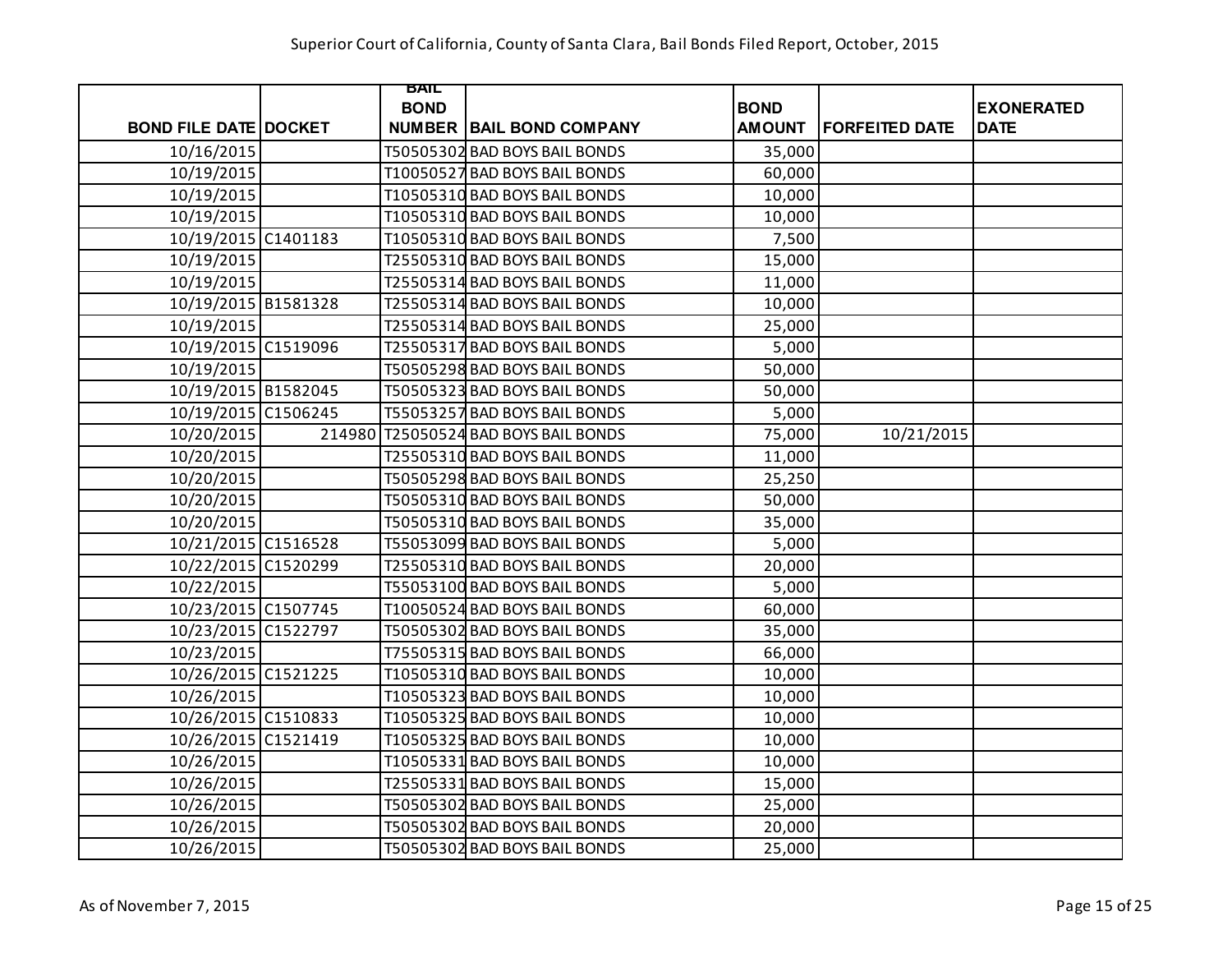|                              |                    | <b>BAIL</b> |                                   |               |                       |                   |
|------------------------------|--------------------|-------------|-----------------------------------|---------------|-----------------------|-------------------|
|                              |                    | <b>BOND</b> |                                   | <b>BOND</b>   |                       | <b>EXONERATED</b> |
| <b>BOND FILE DATE DOCKET</b> |                    |             | <b>NUMBER BAIL BOND COMPANY</b>   | <b>AMOUNT</b> | <b>FORFEITED DATE</b> | <b>DATE</b>       |
| 10/26/2015 B1154836          |                    |             | T55053100 BAD BOYS BAIL BONDS     | 1,000         |                       |                   |
| 10/26/2015 B1581058          |                    |             | T75505323 BAD BOYS BAIL BONDS     | 75,000        |                       |                   |
| 10/27/2015 B1581328          |                    |             | T10505325 BAD BOYS BAIL BONDS     | 10,000        |                       |                   |
| 10/27/2015                   |                    |             | T25505323 BAD BOYS BAIL BONDS     | 22,000        |                       |                   |
| 10/27/2015                   |                    |             | T25505331 BAD BOYS BAIL BONDS     | 16,000        |                       |                   |
| 10/28/2015                   |                    |             | T25505323 BAD BOYS BAIL BONDS     | 20,000        |                       |                   |
| 10/28/2015                   |                    |             | T25505328 BAD BOYS BAIL BONDS     | 12,000        |                       |                   |
| 10/28/2015                   |                    |             | T50505303 BAD BOYS BAIL BONDS     | 50,000        |                       |                   |
| 10/28/2015                   |                    |             | T50505308 BAD BOYS BAIL BONDS     | 50,000        |                       |                   |
| 10/29/2015 C1520850          |                    |             | T10505323 BAD BOYS BAIL BONDS     | 10,000        |                       |                   |
| 10/29/2015                   |                    |             | T55053100 BAD BOYS BAIL BONDS     | 5,000         |                       |                   |
| 10/30/2015 F1556725          |                    |             | T25505331 BAD BOYS BAIL BONDS     | 25,000        |                       |                   |
|                              | 10/1/2015 C1519473 |             | FCS100151 BAIL HOTLINE BAIL BONDS | 100,000       |                       |                   |
| 10/1/2015                    |                    |             | FCS101549 BAIL HOTLINE BAIL BONDS | 10,000        |                       |                   |
| 10/1/2015 C1514662           |                    |             | FCS101549 BAIL HOTLINE BAIL BONDS | 10,000        |                       |                   |
| 10/1/2015                    |                    |             | FCS251543 BAIL HOTLINE BAIL BONDS | 10,000        |                       |                   |
|                              | 10/1/2015 B1581817 |             | FCS251543 BAIL HOTLINE BAIL BONDS | 22,000        |                       |                   |
|                              | 10/1/2015 C1494730 |             | FCS251543 BAIL HOTLINE BAIL BONDS | 10,000        |                       |                   |
| 10/1/2015                    |                    |             | FCS251543 BAIL HOTLINE BAIL BONDS | 20,000        |                       |                   |
|                              | 10/1/2015 C1521174 |             | FCS251543 BAIL HOTLINE BAIL BONDS | 14,000        |                       |                   |
| 10/1/2015                    |                    |             | FCS501519 BAIL HOTLINE BAIL BONDS | 35,000        |                       |                   |
| 10/2/2015                    |                    |             | FCS100151 BAIL HOTLINE BAIL BONDS | 61,000        |                       |                   |
|                              | 10/2/2015 B1581337 |             | FCS101549 BAIL HOTLINE BAIL BONDS | 10,000        |                       |                   |
|                              | 10/2/2015 B1581337 |             | FCS251543 BAIL HOTLINE BAIL BONDS | 10,000        |                       |                   |
| 10/2/2015                    |                    |             | FCS251543 BAIL HOTLINE BAIL BONDS | 20,000        |                       |                   |
| 10/2/2015                    |                    |             | FCS251545 BAIL HOTLINE BAIL BONDS | 15,000        |                       |                   |
|                              | 10/2/2015 C1521212 |             | FCS501519 BAIL HOTLINE BAIL BONDS | 40,000        |                       |                   |
| 10/5/2015                    |                    |             | AS1001351 BAIL HOTLINE BAIL BONDS | 100,000       |                       |                   |
|                              | 10/5/2015 C1521232 |             | AS1001352 BAIL HOTLINE BAIL BONDS | 65,000        |                       |                   |
| 10/5/2015                    |                    |             | AS1001352 BAIL HOTLINE BAIL BONDS | 75,000        |                       |                   |
|                              | 10/5/2015 C1510636 |             | AS1544145 BAIL HOTLINE BAIL BONDS | 12,000        |                       |                   |
| 10/5/2015                    |                    |             | AS1544145 BAIL HOTLINE BAIL BONDS | 10,000        |                       |                   |
| 10/5/2015                    |                    |             | AS1544145 BAIL HOTLINE BAIL BONDS | 10,000        |                       |                   |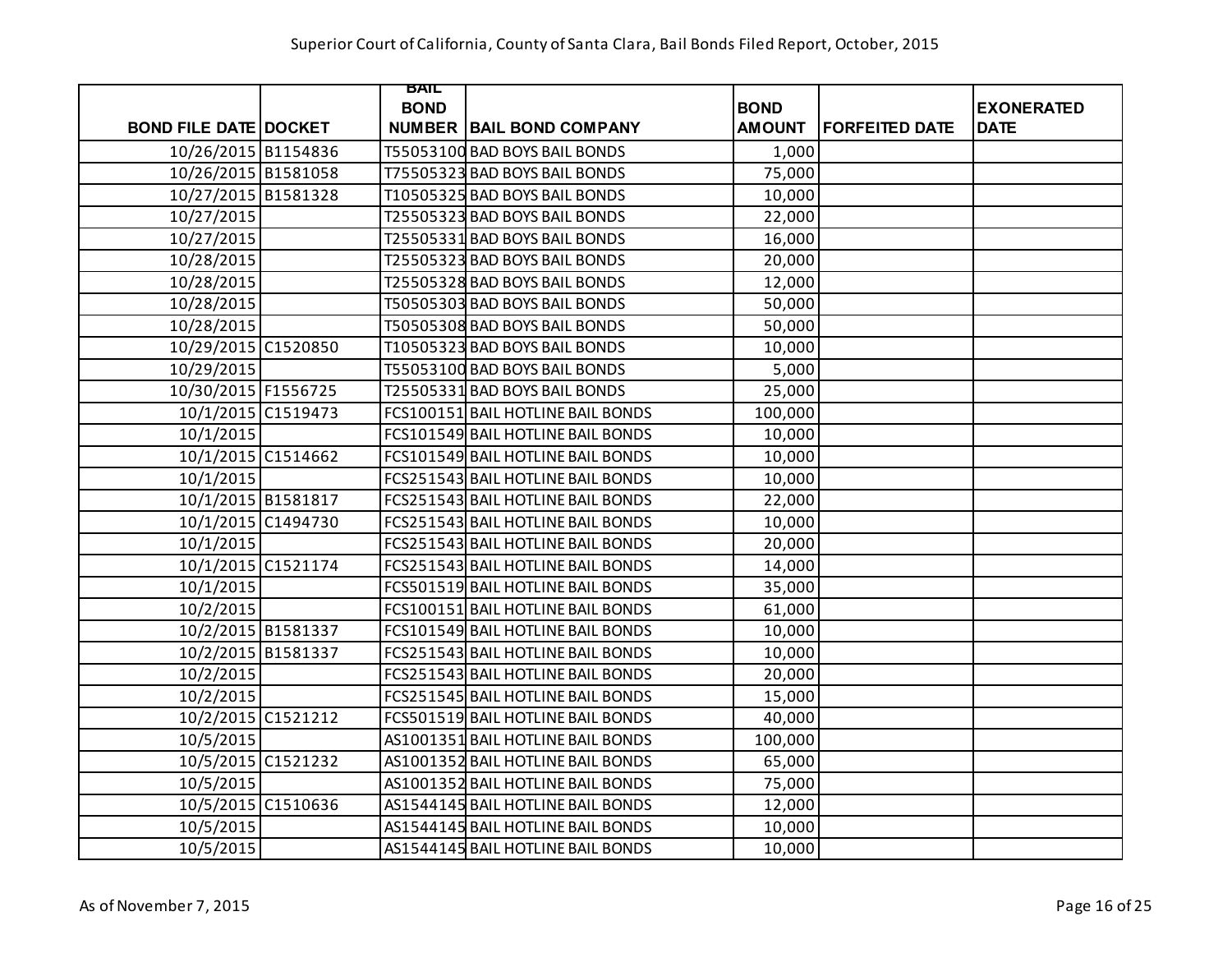|                              | BAIL          |                                   |               |                       |                   |
|------------------------------|---------------|-----------------------------------|---------------|-----------------------|-------------------|
|                              | <b>BOND</b>   |                                   | <b>BOND</b>   |                       | <b>EXONERATED</b> |
| <b>BOND FILE DATE DOCKET</b> | <b>NUMBER</b> | <b>BAIL BOND COMPANY</b>          | <b>AMOUNT</b> | <b>FORFEITED DATE</b> | <b>DATE</b>       |
| 10/5/2015                    |               | AS1544145 BAIL HOTLINE BAIL BONDS | 10,000        |                       |                   |
| 10/5/2015                    |               | AS2524231 BAIL HOTLINE BAIL BONDS | 25,000        |                       |                   |
| 10/5/2015                    |               | AS2524232 BAIL HOTLINE BAIL BONDS | 20,000        |                       |                   |
| 10/5/2015                    |               | AS5018009 BAIL HOTLINE BAIL BONDS | 36,000        |                       |                   |
| 10/5/2015                    |               | AS5018009 BAIL HOTLINE BAIL BONDS | 30,000        |                       |                   |
| 10/5/2015 C1521359           |               | AS5018009 BAIL HOTLINE BAIL BONDS | 50,000        |                       |                   |
| 10/5/2015 C1511575           |               | AS5105945 BAIL HOTLINE BAIL BONDS | 5,000         | 10/5/2015             |                   |
| 10/5/2015 C1475011           |               | AS5105945 BAIL HOTLINE BAIL BONDS | 5,000         |                       |                   |
| 10/5/2015 F1557357           |               | FCS251543 BAIL HOTLINE BAIL BONDS | 20,000        |                       |                   |
| 10/6/2015 B1579087           |               | AS2524232 BAIL HOTLINE BAIL BONDS | 15,000        |                       |                   |
| 10/6/2015                    |               | AS5018021 BAIL HOTLINE BAIL BONDS | 25,000        |                       |                   |
| 10/6/2015                    |               | AS5018025 BAIL HOTLINE BAIL BONDS | 17,000        |                       |                   |
| 10/6/2015 F1555052           |               | AS5105945 BAIL HOTLINE BAIL BONDS | 5,000         |                       | 11/3/2015         |
| 10/6/2015 F1557621           |               | AS5105945 BAIL HOTLINE BAIL BONDS | 5,000         |                       |                   |
| 10/6/2015 F1556488           |               | AS5105946 BAIL HOTLINE BAIL BONDS | 5,000         |                       |                   |
| 10/6/2015 B1576777           |               | FCS101516 BAIL HOTLINE BAIL BONDS | 10,000        |                       |                   |
| 10/6/2015 C1510538           |               | FCS101549 BAIL HOTLINE BAIL BONDS | 5,000         |                       |                   |
| 10/7/2015 B1581091           |               | AS1544145 BAIL HOTLINE BAIL BONDS | 10,000        |                       |                   |
| 10/8/2015 C1520747           |               | AS1543138 BAIL HOTLINE BAIL BONDS | 10,000        |                       |                   |
| 10/9/2015                    |               | AS5018029 BAIL HOTLINE BAIL BONDS | 30,000        |                       |                   |
| 10/13/2015 C1502729          |               | AS1543138 BAIL HOTLINE BAIL BONDS | 10,000        | 10/13/2015            |                   |
| 10/13/2015 C1504389          |               | AS1543140 BAIL HOTLINE BAIL BONDS | 6,000         |                       |                   |
| 10/13/2015 C1117535          |               | AS1543142 BAIL HOTLINE BAIL BONDS | 10,000        |                       |                   |
| 10/13/2015 C1521133          |               | AS1544146 BAIL HOTLINE BAIL BONDS | 10,000        |                       |                   |
| 10/13/2015 C1506286          |               | AS1544146 BAIL HOTLINE BAIL BONDS | 6,000         |                       |                   |
| 10/13/2015 C1494619          |               | AS1544146 BAIL HOTLINE BAIL BONDS | 10,000        |                       |                   |
| 10/13/2015                   |               | AS2524234 BAIL HOTLINE BAIL BONDS | 20,000        |                       |                   |
| 10/13/2015 C1505341          |               | AS2524385 BAIL HOTLINE BAIL BONDS | 10,000        |                       |                   |
| 10/13/2015                   |               | AS5018083 BAIL HOTLINE BAIL BONDS | 30,000        |                       |                   |
| 10/13/2015 C1519483          |               | AS5105366 BAIL HOTLINE BAIL BONDS | 5,000         |                       |                   |
| 10/13/2015 B1578912          |               | AS5105366 BAIL HOTLINE BAIL BONDS | 5,000         |                       |                   |
| 10/13/2015 B1578184          |               | AS5105946 BAIL HOTLINE BAIL BONDS | 5,000         |                       |                   |
| 10/13/2015 C1513930          |               | AS5105946 BAIL HOTLINE BAIL BONDS | 5,000         |                       |                   |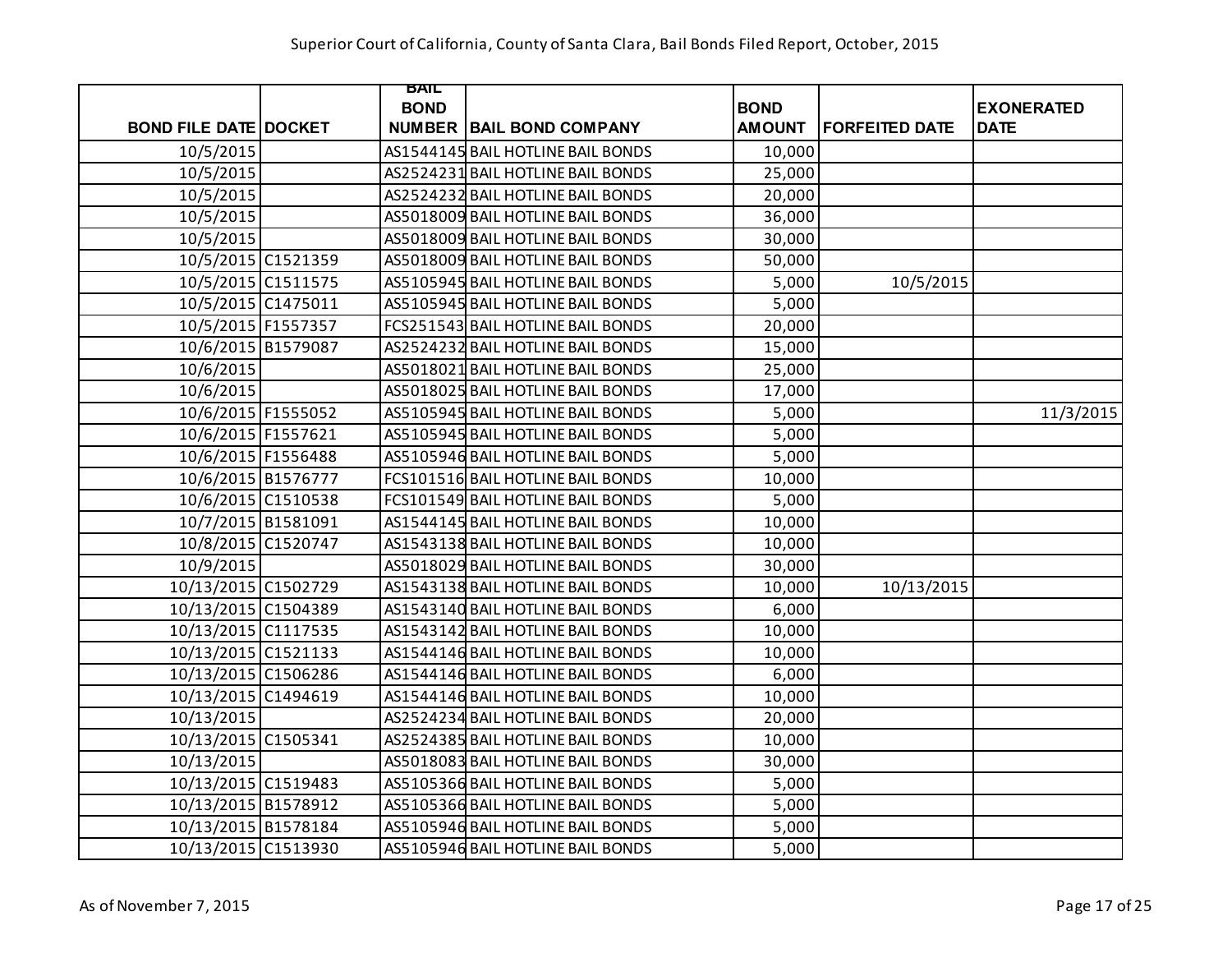|                              | BAIL        |                                   |               |                       |                   |
|------------------------------|-------------|-----------------------------------|---------------|-----------------------|-------------------|
|                              | <b>BOND</b> |                                   | <b>BOND</b>   |                       | <b>EXONERATED</b> |
| <b>BOND FILE DATE DOCKET</b> |             | <b>NUMBER BAIL BOND COMPANY</b>   | <b>AMOUNT</b> | <b>FORFEITED DATE</b> | <b>DATE</b>       |
| 10/14/2015                   |             | AS1543150 BAIL HOTLINE BAIL BONDS | 10,000        |                       |                   |
| 10/14/2015 B1365379          |             | AS1544145 BAIL HOTLINE BAIL BONDS | 10,000        |                       |                   |
| 10/14/2015                   |             | AS2524246 BAIL HOTLINE BAIL BONDS | 16,000        |                       |                   |
| 10/14/2015 B1581985          |             | AS2524261 BAIL HOTLINE BAIL BONDS | 25,000        |                       |                   |
| 10/14/2015                   |             | AS5018029 BAIL HOTLINE BAIL BONDS | 40,000        |                       |                   |
| 10/14/2015 C1518130          |             | AS5106288 BAIL HOTLINE BAIL BONDS | 5,000         |                       |                   |
| 10/15/2015 B1580957          |             | AS1053666 BAIL HOTLINE BAIL BONDS | 5,000         |                       |                   |
| 10/15/2015 B1581533          |             | AS1543730 BAIL HOTLINE BAIL BONDS | 5,000         |                       |                   |
| 10/15/2015                   |             | AS1544145 BAIL HOTLINE BAIL BONDS | 11,000        |                       |                   |
| 10/15/2015 C1518493          |             | AS2524261 BAIL HOTLINE BAIL BONDS | 2,500         |                       |                   |
| 10/15/2015 C1522037          |             | AS5018027 BAIL HOTLINE BAIL BONDS | 35,000        |                       |                   |
| 10/15/2015 C1520004          |             | AS5018090 BAIL HOTLINE BAIL BONDS | 30,000        |                       |                   |
| 10/15/2015 C1400587          |             | AS5018095 BAIL HOTLINE BAIL BONDS | 40,000        |                       |                   |
| 10/15/2015 C1517889          |             | FCS100151 BAIL HOTLINE BAIL BONDS | 75,000        |                       |                   |
| 10/15/2015 C1511310          |             | FCS101543 BAIL HOTLINE BAIL BONDS | 10,000        | 11/3/2015             |                   |
| 10/16/2015 C1522360          |             | AS2524386 BAIL HOTLINE BAIL BONDS | 10,000        |                       |                   |
| 10/16/2015                   |             | AS5018083 BAIL HOTLINE BAIL BONDS | 30,000        |                       |                   |
| 10/16/2015 C1522360          |             | AS5018084 BAIL HOTLINE BAIL BONDS | 25,000        |                       |                   |
| 10/16/2015 C1507708          |             | AS5105342 BAIL HOTLINE BAIL BONDS | 5,000         |                       |                   |
| 10/16/2015 C1522360          |             | AS5106288 BAIL HOTLINE BAIL BONDS | 5,000         |                       |                   |
| 10/16/2015 F1555197          |             | AS5106328 BAIL HOTLINE BAIL BONDS | 5,000         |                       | 10/30/2015        |
| 10/16/2015                   |             | AS5106328 BAIL HOTLINE BAIL BONDS | 1,000         |                       |                   |
| 10/19/2015                   |             | AS1543150 BAIL HOTLINE BAIL BONDS | 15,000        |                       |                   |
| 10/19/2015                   |             | AS2524261 BAIL HOTLINE BAIL BONDS | 25,000        |                       |                   |
| 10/19/2015 B1577501          |             | AS2524385 BAIL HOTLINE BAIL BONDS | 25,000        |                       |                   |
| 10/19/2015 B1581696          |             | AS5105342 BAIL HOTLINE BAIL BONDS | 5,000         |                       |                   |
| 10/20/2015                   |             | AS1001350 BAIL HOTLINE BAIL BONDS | 60,000        |                       |                   |
| 10/20/2015 C1519081          |             | AS1001352 BAIL HOTLINE BAIL BONDS | 60,000        |                       |                   |
| 10/20/2015                   |             | AS1543150 BAIL HOTLINE BAIL BONDS | 11,000        |                       |                   |
| 10/20/2015 C1520653          |             | AS1543151 BAIL HOTLINE BAIL BONDS | 6,000         |                       |                   |
| 10/20/2015 C1514487          |             | AS1544210 BAIL HOTLINE BAIL BONDS | 10,000        |                       |                   |
| 10/20/2015 C1518429          |             | AS2524386 BAIL HOTLINE BAIL BONDS | 5,000         |                       |                   |
| 10/20/2015                   |             | AS2524386 BAIL HOTLINE BAIL BONDS | 6,000         |                       |                   |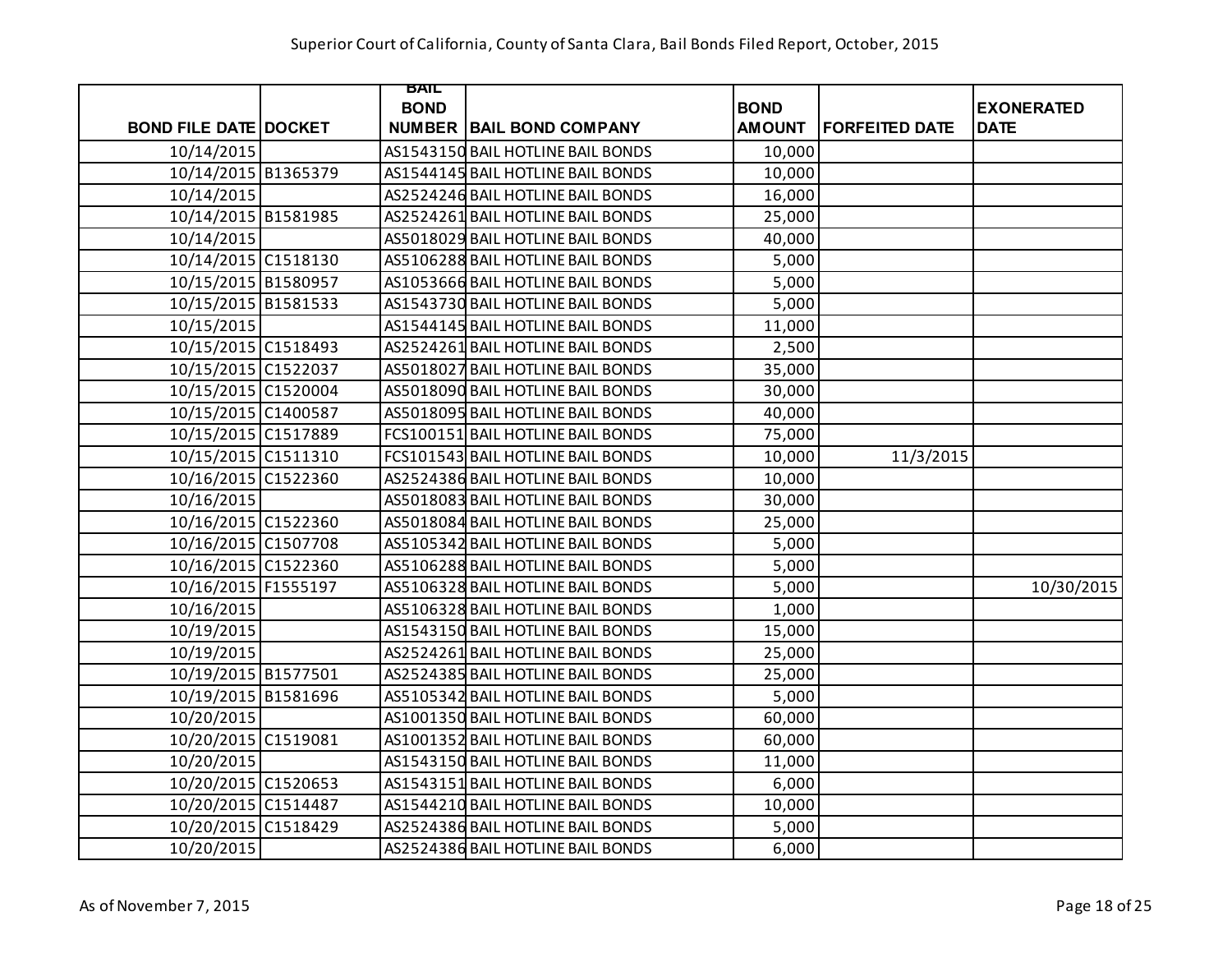|                              |                    | BAIL        |                                   |               |                       |                   |
|------------------------------|--------------------|-------------|-----------------------------------|---------------|-----------------------|-------------------|
|                              |                    | <b>BOND</b> |                                   | <b>BOND</b>   |                       | <b>EXONERATED</b> |
| <b>BOND FILE DATE DOCKET</b> |                    |             | <b>NUMBER   BAIL BOND COMPANY</b> | <b>AMOUNT</b> | <b>FORFEITED DATE</b> | <b>DATE</b>       |
| 10/20/2015                   |                    |             | AS5001159 BAIL HOTLINE BAIL BONDS | 500,000       |                       |                   |
| 10/20/2015 F1557375          |                    |             | AS5018084 BAIL HOTLINE BAIL BONDS | 50,000        |                       |                   |
| 10/20/2015 B1581239          |                    |             | AS5105342 BAIL HOTLINE BAIL BONDS | 5,000         |                       |                   |
| 10/20/2015 B1581999          |                    |             | FCS250148 BAIL HOTLINE BAIL BONDS | 125,000       |                       |                   |
| 10/21/2015                   |                    |             | AS5018090 BAIL HOTLINE BAIL BONDS | 50,000        |                       |                   |
| 10/21/2015 C1499775          |                    |             | AS5104969 BAIL HOTLINE BAIL BONDS | 5,000         |                       |                   |
| 10/22/2015 B1580943          |                    |             | AS2524229 BAIL HOTLINE BAIL BONDS | 20,000        |                       |                   |
| 10/22/2015 B1580735          |                    |             | AS2524619 BAIL HOTLINE BAIL BONDS | 25,000        |                       |                   |
| 10/22/2015 B1474295          |                    |             | AS2524619 BAIL HOTLINE BAIL BONDS | 10,000        |                       |                   |
| 10/23/2015 C1495339          |                    |             | FCS101549 BAIL HOTLINE BAIL BONDS | 5,000         |                       |                   |
| 10/23/2015 C1520164          |                    |             | FCS150154 BAIL HOTLINE BAIL BONDS | 150,000       |                       |                   |
| 10/23/2015                   |                    |             | FCS251545 BAIL HOTLINE BAIL BONDS | 20,000        |                       |                   |
| 10/26/2015 B1582046          |                    |             | AS2524619 BAIL HOTLINE BAIL BONDS | 25,000        |                       |                   |
| 10/26/2015 C1519373          |                    |             | FCS100154 BAIL HOTLINE BAIL BONDS | 100,000       |                       |                   |
| 10/26/2015 C1517432          |                    |             | FCS101549 BAIL HOTLINE BAIL BONDS | 3,000         |                       |                   |
| 10/26/2015 C1522739          |                    |             | FCS101549 BAIL HOTLINE BAIL BONDS | 5,000         |                       |                   |
| 10/26/2015 F1556878          |                    |             | FCS101562 BAIL HOTLINE BAIL BONDS | 10,000        |                       |                   |
| 10/26/2015 F1556465          |                    |             | FCS101562 BAIL HOTLINE BAIL BONDS | 5,000         |                       |                   |
| 10/26/2015 C1360714          |                    |             | FCS101562 BAIL HOTLINE BAIL BONDS | 10,000        |                       |                   |
| 10/26/2015 C1517387          |                    |             | FCS101562 BAIL HOTLINE BAIL BONDS | 10,000        | 10/27/2015            |                   |
| 10/26/2015 B1471669          |                    |             | FCS101562 BAIL HOTLINE BAIL BONDS | 5,000         | 10/27/2015            |                   |
| 10/26/2015 B1581784          |                    |             | FCS251545 BAIL HOTLINE BAIL BONDS | 25,000        |                       |                   |
| 10/26/2015 C1520006          |                    |             | FCS251545 BAIL HOTLINE BAIL BONDS | 15,000        |                       |                   |
| 10/26/2015 C1522754          |                    |             | FCS251554 BAIL HOTLINE BAIL BONDS | 25,000        |                       |                   |
| 10/27/2015 C1522494          |                    |             | FCS250149 BAIL HOTLINE BAIL BONDS | 225,000       |                       |                   |
| 10/28/2015                   |                    |             | FCS101562 BAIL HOTLINE BAIL BONDS | 2,000         |                       |                   |
| 10/28/2015 B1577598          |                    |             | FCS501549 BAIL HOTLINE BAIL BONDS | 30,000        |                       |                   |
| 10/29/2015                   |                    |             | FCS501549 BAIL HOTLINE BAIL BONDS | 46,000        |                       |                   |
| 10/30/2015                   |                    |             | FCS251555 BAIL HOTLINE BAIL BONDS | 25,000        |                       |                   |
| 10/30/2015 B1473833          |                    |             | FCS501549 BAIL HOTLINE BAIL BONDS | 30,000        |                       |                   |
| 10/1/2015                    |                    |             | 5.55E+09 BODYGUARD BAIL BONDS     | 35,000        |                       |                   |
| 10/6/2015 F1556458           |                    |             | 5.27E+09 BODYGUARD BAIL BONDS     | 25,000        |                       |                   |
|                              | 10/7/2015 B1581353 |             | 5.11E+09 BODYGUARD BAIL BONDS     | 100,000       |                       |                   |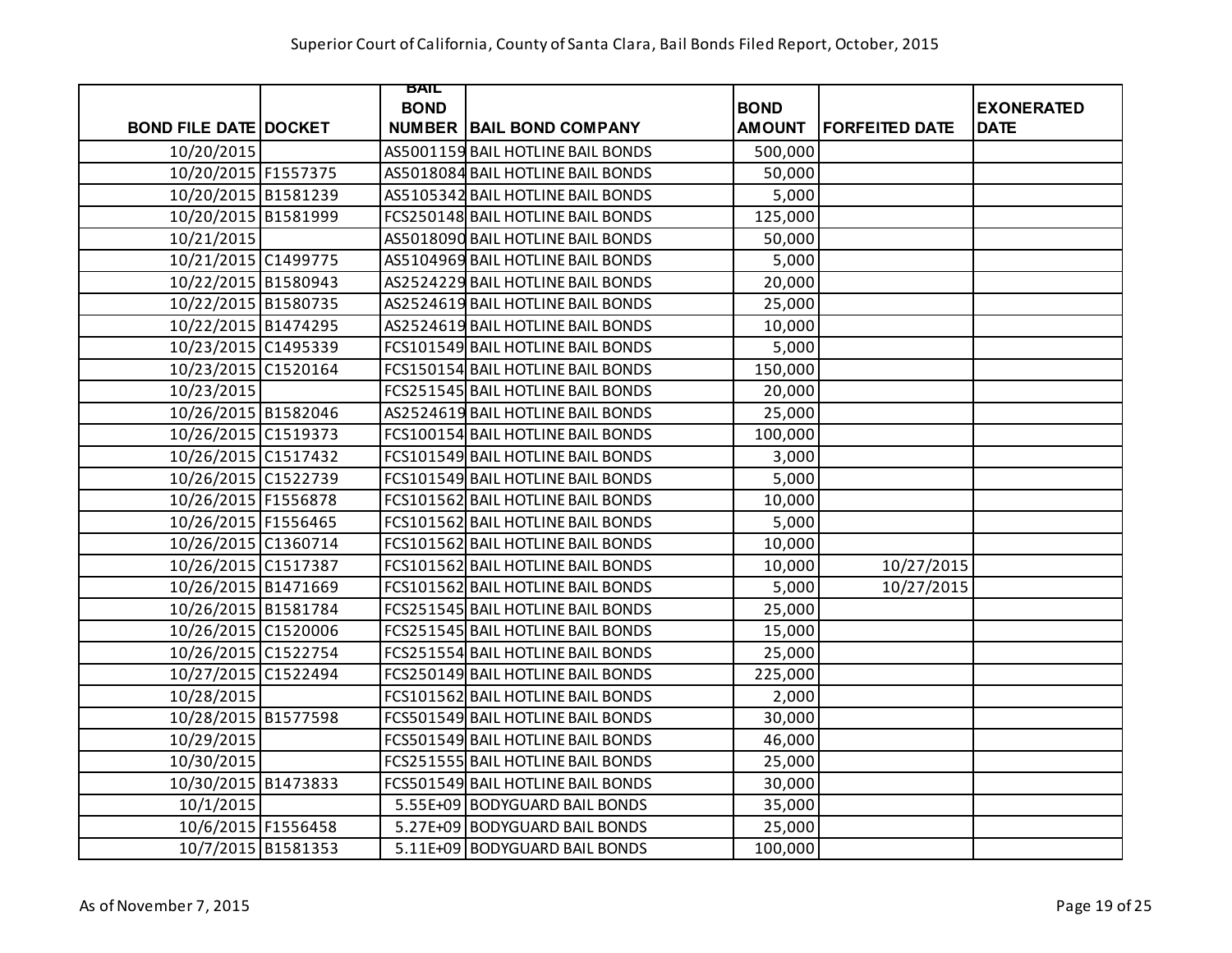|                              |        | BAIL        |                                     |               |                       |                   |
|------------------------------|--------|-------------|-------------------------------------|---------------|-----------------------|-------------------|
|                              |        | <b>BOND</b> |                                     | <b>BOND</b>   |                       | <b>EXONERATED</b> |
| <b>BOND FILE DATE DOCKET</b> |        |             | <b>NUMBER BAIL BOND COMPANY</b>     | <b>AMOUNT</b> | <b>FORFEITED DATE</b> | <b>DATE</b>       |
| 10/9/2015 C1230062           |        |             | 5.55E+09 BODYGUARD BAIL BONDS       | 40,000        |                       |                   |
| 10/13/2015 C1513031          |        |             | 5.27E+09 BODYGUARD BAIL BONDS       | 7,500         |                       |                   |
| 10/15/2015 B1581408          |        |             | 5.11E+09 BODYGUARD BAIL BONDS       | 5,000         |                       |                   |
| 10/15/2015 B1581408          |        |             | 5.27E+09 BODYGUARD BAIL BONDS       | 5,000         |                       |                   |
| 10/20/2015 C1522329          |        |             | 5.55E+09 BODYGUARD BAIL BONDS       | 35,000        |                       |                   |
| 10/22/2015 C1518473          |        |             | 5.27E+09 BODYGUARD BAIL BONDS       | 20,000        |                       |                   |
| 10/9/2015 C1513195           |        |             | AS1544254 BUSTIN LOOSE BAIL BONDS   | 6,000         |                       |                   |
| 10/30/2015 B1367859          |        |             | AS30K9239 COOPER BAIL BONDS         | 20,000        |                       |                   |
| 10/9/2015 C1520633           |        |             | 5.55E+09 CROSSROADS BAIL BONDS      | 40,000        |                       |                   |
| 10/9/2015 C1512010           |        |             | 5.55E+09 CROSSROADS BAIL BONDS      | 40,000        |                       |                   |
| 10/27/2015                   | 214590 |             | 5.11E+09 CROSSROADS BAIL BONDS      | 50,000        |                       |                   |
| 10/2/2015                    |        |             | 2015CC013 DISCREET BAIL BONDS       | 20,000        |                       |                   |
| 10/6/2015 C1515406           |        |             | 2015BB025 DISCREET BAIL BONDS       | 10,000        |                       |                   |
| 10/7/2015                    |        |             | 2015CC019 DISCREET BAIL BONDS       | 25,000        |                       |                   |
| 10/20/2015 C1359818          |        |             | 2015DD011DISCREET BAIL BONDS        | 10,000        |                       |                   |
| 10/26/2015                   |        |             | 2015DD011DISCREET BAIL BONDS        | 25,000        |                       |                   |
| 10/1/2015 C1518477           |        |             | A15220220 DRAGON BAIL BONDS         | 10,000        |                       |                   |
| 10/6/2015 C1517403           |        |             | 2015DD001ED MUMBERT BAIL BONDS      | 20,000        |                       |                   |
| 10/8/2015                    |        |             | 2015BB026 ED MUMBERT BAIL BONDS     | 10,000        |                       |                   |
| 10/13/2015                   |        |             | 2015DD01 ED MUMBERT BAIL BONDS      | 25,000        |                       |                   |
| 10/13/2015                   |        |             | 205DD010 ED MUMBERT BAIL BONDS      | 25,000        |                       |                   |
| 10/20/2015                   |        |             | 2015DD00 ED MUMBERT BAIL BONDS      | 25,000        |                       |                   |
| 10/6/2015 F1557092           |        |             | 5.27E+09 EIGHT BALL BAIL BONDS      | 10,000        |                       | 11/3/2015         |
| 10/8/2015 F1555966           |        |             | 5.8E+09 EIGHT BALL BAIL BONDS       | 5,000         |                       |                   |
| 10/20/2015 F1453800          |        |             | 5.8E+09 EIGHT BALL BAIL BONDS       | 5,000         |                       |                   |
| 10/26/2015 F1452758          |        |             | 5.27E+09 EIGHT BALL BAIL BONDS      | 20,000        |                       |                   |
| 10/26/2015 F1555440          |        |             | 5.55E+09 EIGHT BALL BAIL BONDS      | 50,000        |                       |                   |
| 10/15/2015 C1237639          |        |             | AC0083189 ELIAS SANDOVAL BAIL BONDS | 1,000         | 10/28/2015            |                   |
| 10/8/2015                    |        |             | AS5017785 GABRIEL IBARRA BAIL BONDS | 50,000        |                       |                   |
| 10/26/2015 C1517364          |        |             | AS1001360 GABRIEL IBARRA BAIL BONDS | 70,000        |                       |                   |
| 10/1/2015                    |        |             | T25050509 GOLDEN STATE BAIL BONDS   | 35,000        |                       |                   |
| 10/1/2015                    |        |             | T25050509 GOLDEN STATE BAIL BONDS   | 95,000        |                       |                   |
| 10/1/2015                    |        |             | T50505178 GOLDEN STATE BAIL BONDS   | 35,000        |                       |                   |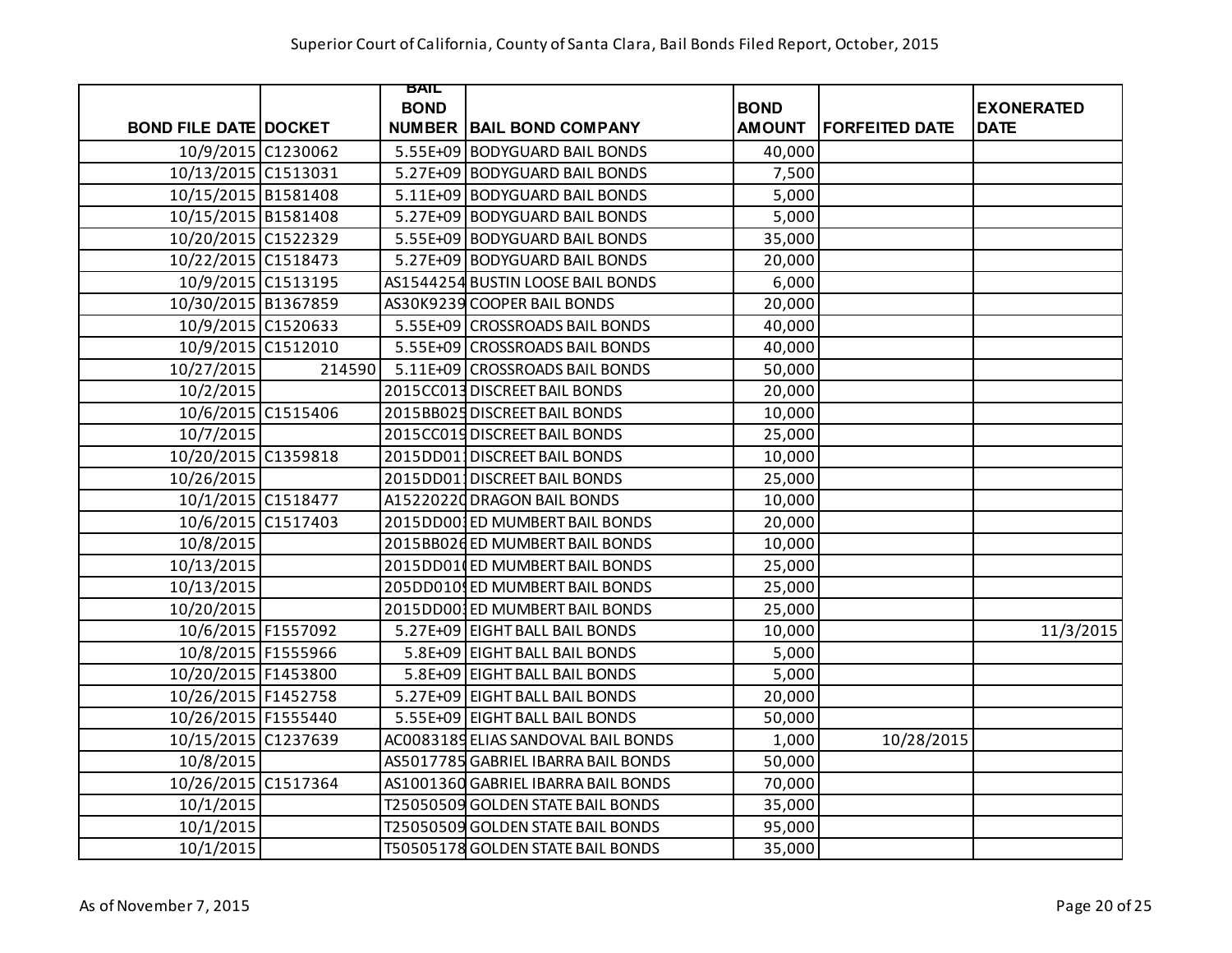|                              |                    | BAIL        |                                    |               |                       |                   |
|------------------------------|--------------------|-------------|------------------------------------|---------------|-----------------------|-------------------|
|                              |                    | <b>BOND</b> |                                    | <b>BOND</b>   |                       | <b>EXONERATED</b> |
| <b>BOND FILE DATE DOCKET</b> |                    |             | <b>NUMBER BAIL BOND COMPANY</b>    | <b>AMOUNT</b> | <b>FORFEITED DATE</b> | <b>DATE</b>       |
|                              | 10/2/2015 C1510640 |             | T25505215 GOLDEN STATE BAIL BONDS  | 5,000         |                       |                   |
|                              | 10/5/2015 C1518534 |             | T50505215 GOLDEN STATE BAIL BONDS  | 25,000        |                       |                   |
| 10/5/2015 C1520189           |                    |             | T50505215 GOLDEN STATE BAIL BONDS  | 39,000        |                       |                   |
|                              | 10/8/2015 C1519080 |             | T50050521 GOLDEN STATE BAIL BONDS  | 350,000       |                       |                   |
| 10/16/2015 C1517186          |                    |             | T50505310 GOLDEN STATE BAIL BONDS  | 5,000         |                       |                   |
| 10/19/2015                   |                    |             | T25505239 GOLDEN STATE BAIL BONDS  | 25,000        |                       |                   |
| 10/20/2015 C1369768          |                    |             | T10050527 GOLDEN STATE BAIL BONDS  | 25,000        |                       |                   |
| 10/20/2015                   |                    |             | T25505244 GOLDEN STATE BAIL BONDS  | 12,250        |                       |                   |
| 10/21/2015 C1518132          |                    |             | T15505215 GOLDEN STATE BAIL BONDS  | 5,000         |                       |                   |
| 10/21/2015 C1518524          |                    |             | T25505239 GOLDEN STATE BAIL BONDS  | 10,000        | 11/4/2015             |                   |
| 10/21/2015 C1491631          |                    |             | T50505239 GOLDEN STATE BAIL BONDS  | 25,000        | 11/4/2015             |                   |
| 10/22/2015 C1239343          |                    |             | T10050531 GOLDEN STATE BAIL BONDS  | 95,000        |                       |                   |
| 10/22/2015 C1522813          |                    |             | T25505244 GOLDEN STATE BAIL BONDS  | 25,000        |                       |                   |
| 10/29/2015 C1520638          |                    |             | T25505276 GOLDEN STATE BAIL BONDS  | 25,000        |                       |                   |
| 10/9/2015 F1554727           |                    |             | 5.25E+09 GOTTA GO BAIL BONDS       | 180,000       |                       |                   |
| 10/9/2015 F1557239           |                    |             | 5.27E+09 GOTTA GO BAIL BONDS       | 20,000        |                       |                   |
| 10/13/2015                   |                    |             | 5.55E+09   INKYUNG WILLIAMSON BAIL | 40,000        |                       |                   |
| 10/2/2015                    |                    |             | 5.27E+09 JAG BAIL BONDS, INC       | 16,000        |                       |                   |
| 10/5/2015                    |                    |             | 5.55E+09 JAG BAIL BONDS, INC       | 10,000        |                       |                   |
| 10/6/2015 B1370091           |                    |             | 5.27E+09 JAG BAIL BONDS, INC       | 25,000        |                       |                   |
|                              | 10/7/2015 C1509700 |             | 5.8E+09 JAG BAIL BONDS, INC        | 5,000         |                       |                   |
|                              | 10/8/2015 C1521514 |             | 5.8E+09 JAG BAIL BONDS, INC        | 5,000         |                       |                   |
| 10/13/2015                   |                    |             | 5.27E+09 JAG BAIL BONDS, INC       | 25,000        |                       |                   |
| 10/14/2015                   |                    |             | 5.55E+09 JAG BAIL BONDS, INC       | 45,000        |                       |                   |
| 10/16/2015                   |                    |             | 5.11E+09 JAG BAIL BONDS, INC       | 10,000        |                       |                   |
| 10/27/2015                   |                    |             | 5.27E+09 JAG BAIL BONDS, INC       | 20,000        |                       |                   |
| 10/15/2015 C1519485          |                    |             | IS250K126 JAKE'S BAIL BONDS        | 150,000       |                       |                   |
| 10/19/2015 C1519485          |                    |             | IS250K126 JAKE'S BAIL BONDS        | 150,000       |                       |                   |
| 10/26/2015 C1356612          |                    |             | 2015CC018JM BAIL BONDS             | 15,000        |                       |                   |
| 10/27/2015 B1581554          |                    |             | AB0081644 KEITH CARTER BAIL BONDS  | 5,000         |                       |                   |
| 10/20/2015 C1493954          |                    |             | AS5105913 KNOTTY GIRLS BAIL BONDS  | 5,000         |                       |                   |
| 10/13/2015                   |                    |             | S51023849 LATINO BAIL BONDS        | 31,000        |                       |                   |
| 10/14/2015                   |                    |             | S26024034 LATINO BAIL BONDS        | 20,000        |                       |                   |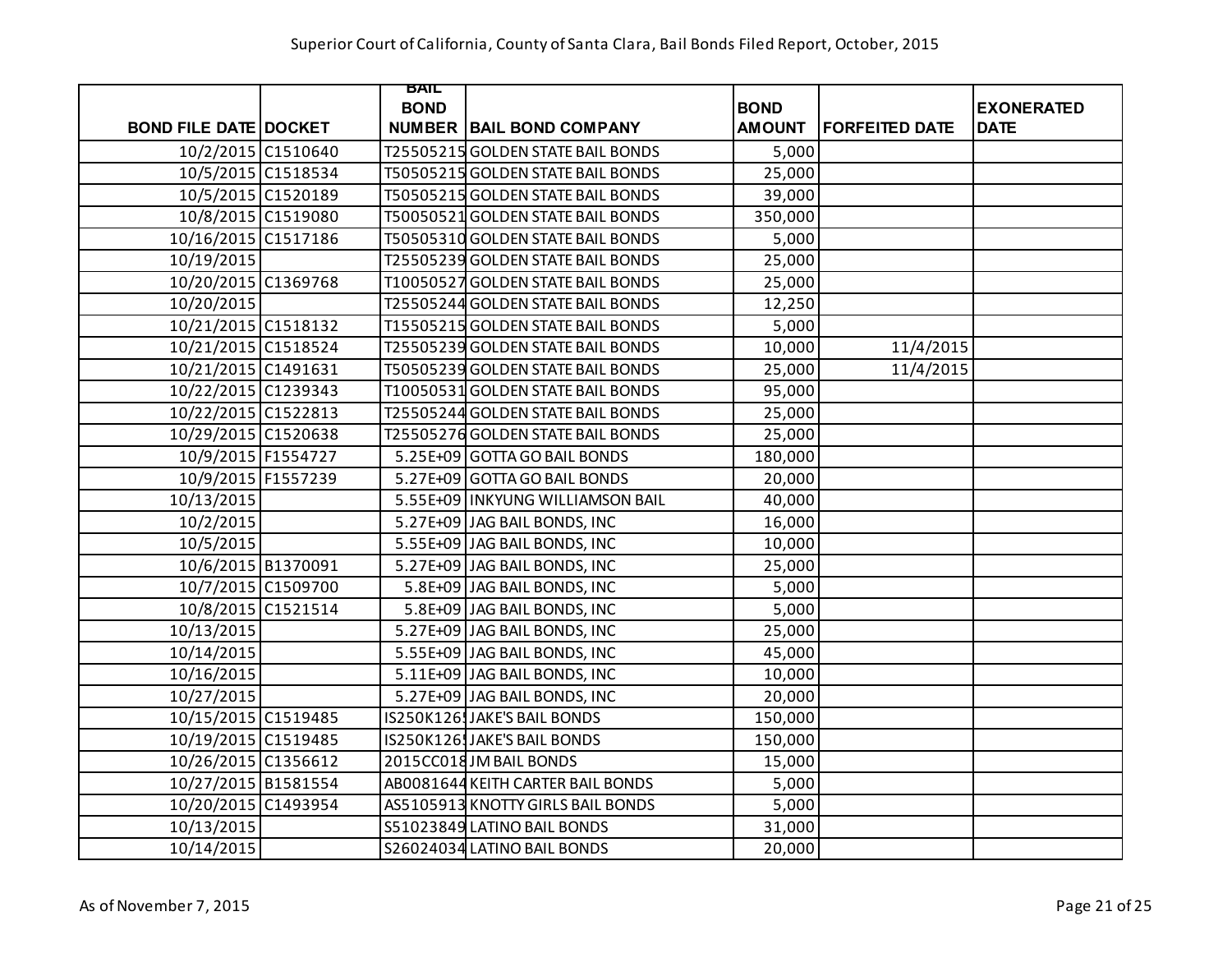|                              |        | BAIL        |                                 |               |                       |                   |
|------------------------------|--------|-------------|---------------------------------|---------------|-----------------------|-------------------|
|                              |        | <b>BOND</b> |                                 | <b>BOND</b>   |                       | <b>EXONERATED</b> |
| <b>BOND FILE DATE DOCKET</b> |        |             | <b>NUMBER BAIL BOND COMPANY</b> | <b>AMOUNT</b> | <b>FORFEITED DATE</b> | <b>DATE</b>       |
| 10/15/2015 F1557396          |        |             | S51023849 LATINO BAIL BONDS     | 36,000        |                       |                   |
| 10/16/2015 F1556872          |        |             | S06023175 LATINO BAIL BONDS     | 5,000         |                       |                   |
| 10/16/2015 C1518459          |        |             | S11023303 LATINO BAIL BONDS     | 8,000         |                       |                   |
| 10/16/2015 C1235777          |        |             | SV1102330 LATINO BAIL BONDS     | 7,500         |                       |                   |
| 10/19/2015 B1578491          |        |             | S06023175 LATINO BAIL BONDS     | 5,000         |                       |                   |
| 10/29/2015 C1520007          |        |             | S11023551 LATINO BAIL BONDS     | 10,000        |                       |                   |
| 10/1/2015 C1520574           |        |             | 5.55E+09 LE BAIL BONDS          | 40,000        |                       |                   |
| 10/5/2015                    |        |             | 5.11E+09 LE BAIL BONDS          | 10,000        |                       |                   |
| 10/6/2015 C1523937           |        |             | 5.11E+09 LE BAIL BONDS          | 80,000        |                       |                   |
| 10/7/2015                    |        |             | 5.27E+09 LE BAIL BONDS          | 25,000        |                       |                   |
| 10/8/2015 C1508250           |        |             | 5.11E+09 LE BAIL BONDS          | 100,000       |                       |                   |
| 10/8/2015 C1521209           |        |             | 5.11E+09 LE BAIL BONDS          | 11,000        |                       |                   |
| 10/8/2015 C1521680           |        |             | 5.27E+09 LE BAIL BONDS          | 25,000        |                       |                   |
| 10/9/2015 C1521520           |        |             | 5.11E+09 LE BAIL BONDS          | 11,000        | 10/9/2015             |                   |
| 10/13/2015                   |        |             | 5.27E+09 LE BAIL BONDS          | 25,000        |                       |                   |
| 10/13/2015                   |        |             | 5.27E+09 LE BAIL BONDS          | 25,000        |                       |                   |
| 10/13/2015 B1581988          |        |             | 5.27E+09 LE BAIL BONDS          | 25,000        |                       |                   |
| 10/13/2015                   |        |             | 5.27E+09 LE BAIL BONDS          | 25,000        |                       |                   |
| 10/13/2015                   | 214998 |             | 5.55E+09 LE BAIL BONDS          | 31,000        | 10/14/2015            |                   |
| 10/13/2015 C1514003          |        |             | 5.55E+09 LE BAIL BONDS          | 30,000        |                       |                   |
| 10/14/2015                   |        |             | 5.11E+09 LE BAIL BONDS          | 5,000         |                       |                   |
| 10/15/2015 C1510668          |        |             | 5.11E+09 LE BAIL BONDS          | 5,000         |                       |                   |
| 10/15/2015 C1520572          |        |             | 5.27E+09 LE BAIL BONDS          | 25,000        |                       |                   |
| 10/15/2015                   |        |             | 5.27E+09 LE BAIL BONDS          | 25,000        |                       |                   |
| 10/15/2015                   |        |             | 5.27E+09 LE BAIL BONDS          | 25,000        |                       |                   |
| 10/16/2015                   |        |             | 5.27E+09 LE BAIL BONDS          | 25,000        |                       |                   |
| 10/16/2015 C1521763          |        |             | 5.27E+09 LE BAIL BONDS          | 25,000        |                       |                   |
| 10/16/2015                   |        |             | 5.55E+09 LE BAIL BONDS          | 50,000        |                       |                   |
| 10/16/2015                   |        |             | 5.55E+09 LE BAIL BONDS          | 50,000        |                       |                   |
| 10/19/2015 C1520242          |        |             | 5.11E+09 LE BAIL BONDS          | 1,000         |                       |                   |
| 10/19/2015                   |        |             | 5.11E+09 LE BAIL BONDS          | 10,000        |                       |                   |
| 10/19/2015 C1505002          |        |             | 5.11E+09 LE BAIL BONDS          | 10,000        |                       |                   |
| 10/19/2015 C1519738          |        |             | 5.11E+09 LE BAIL BONDS          | 1,000         |                       |                   |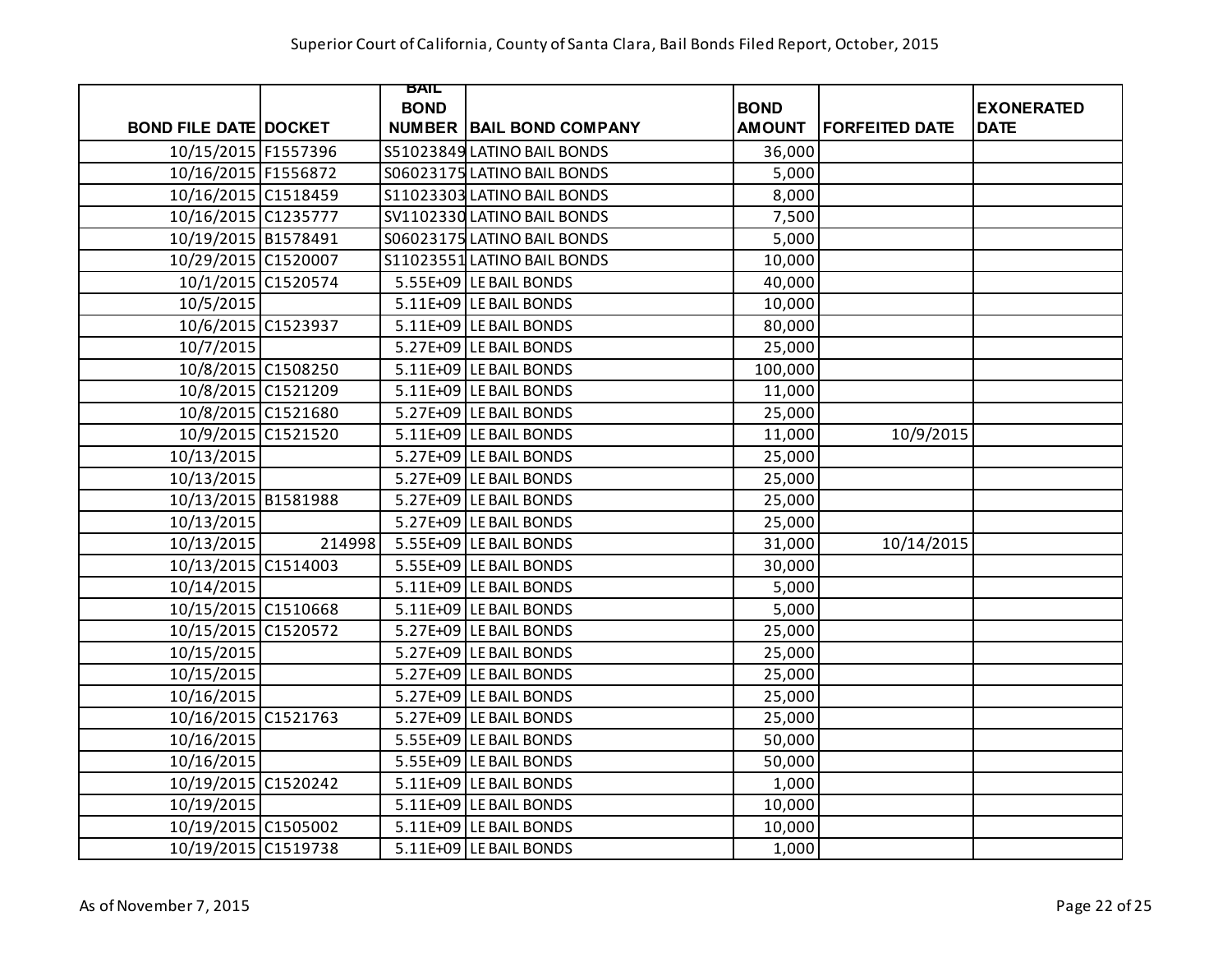|                              | BAIL        |                                     |               |                       |                   |
|------------------------------|-------------|-------------------------------------|---------------|-----------------------|-------------------|
|                              | <b>BOND</b> |                                     | <b>BOND</b>   |                       | <b>EXONERATED</b> |
| <b>BOND FILE DATE DOCKET</b> |             | <b>NUMBER BAIL BOND COMPANY</b>     | <b>AMOUNT</b> | <b>FORFEITED DATE</b> | <b>DATE</b>       |
| 10/20/2015 B1580724          |             | 5.11E+09 LE BAIL BONDS              | 7,500         |                       |                   |
| 10/20/2015                   |             | 5.27E+09 LE BAIL BONDS              | 25,000        |                       |                   |
| 10/20/2015                   |             | 5.55E+09 LE BAIL BONDS              | 36,000        |                       |                   |
| 10/21/2015                   |             | 5.27E+09 LE BAIL BONDS              | 25,000        |                       |                   |
| 10/22/2015                   |             | 5.27E+09 LE BAIL BONDS              | 25,000        |                       |                   |
| 10/23/2015 C1517272          |             | 5.11E+09 LE BAIL BONDS              | 102,000       |                       |                   |
| 10/26/2015                   |             | 5.27E+09 LE BAIL BONDS              | 25,000        |                       |                   |
| 10/26/2015                   |             | 5.27E+09 LE BAIL BONDS              | 25,000        |                       |                   |
| 10/26/2015                   |             | 5.27E+09 LE BAIL BONDS              | 25,000        |                       |                   |
| 10/26/2015                   |             | 5.55E+09 LE BAIL BONDS              | 30,000        |                       |                   |
| 10/26/2015                   |             | 5.55E+09 LE BAIL BONDS              | 45,000        |                       |                   |
| 10/27/2015 C1490827          |             | 5.11E+09 LE BAIL BONDS              | 10,000        |                       |                   |
| 10/27/2015                   |             | 5.55E+09 LE BAIL BONDS              | 55,000        |                       |                   |
| 10/27/2015                   |             | 5.55E+09 LE BAIL BONDS              | 40,000        |                       |                   |
| 10/28/2015                   |             | 5.11E+09 LE BAIL BONDS              | 10,000        |                       |                   |
| 10/28/2015 C1515540          |             | 5.2E+09 LE BAIL BONDS               | 300,000       |                       |                   |
| 10/28/2015                   |             | 5.27E+09 LE BAIL BONDS              | 15,000        |                       |                   |
| 10/1/2015 C1520001           |             | IS50K11324 METRO ONE, INC           | 25,000        |                       |                   |
| 10/6/2015 C1519465           |             | IS50K11324 METRO ONE, INC           | 35,000        |                       |                   |
| 10/1/2015                    |             | 2015CC019 PACIFIC COAST BAIL BONDS  | 25,000        |                       |                   |
| 10/5/2015                    |             | 2015CC019 PACIFIC COAST BAIL BONDS  | 26,000        |                       |                   |
| 10/5/2015 C1508727           |             | 2015EE005 PACIFIC COAST BAIL BONDS  | 15,000        |                       |                   |
| 10/8/2015 C1517493           |             | 2015EE005 PACIFIC COAST BAIL BONDS  | 50,000        |                       |                   |
| 10/9/2015                    |             | 2015DD01 PACIFIC COAST BAIL BONDS   | 30,000        |                       |                   |
| 10/13/2015 C1355202          |             | 2015AA091 PACIFIC COAST BAIL BONDS  | 5,000         |                       |                   |
| 10/13/2015 C1518818          |             | 2015DD011PACIFIC COAST BAIL BONDS   | 10,000        |                       |                   |
| 10/13/2015                   |             | 2015EE005 PACIFIC COAST BAIL BONDS  | 16,000        |                       |                   |
| 10/13/2015 C1518818          |             | 2015EE005 PACIFIC COAST BAIL BONDS  | 21,000        |                       |                   |
| 10/13/2015                   |             | 2015FF-000 PACIFIC COAST BAIL BONDS | 35,000        |                       |                   |
| 10/15/2015 C1512414          |             | 2015BB027 PACIFIC COAST BAIL BONDS  | 5,000         |                       |                   |
| 10/15/2015 B1582067          |             | 2015FF000 PACIFIC COAST BAIL BONDS  | 25,000        |                       |                   |
| 10/20/2015 F1557028          |             | 2015AA085 PACIFIC COAST BAIL BONDS  | 5,000         |                       |                   |
| 10/20/2015                   |             | 2015DD011PACIFIC COAST BAIL BONDS   | 35,000        |                       |                   |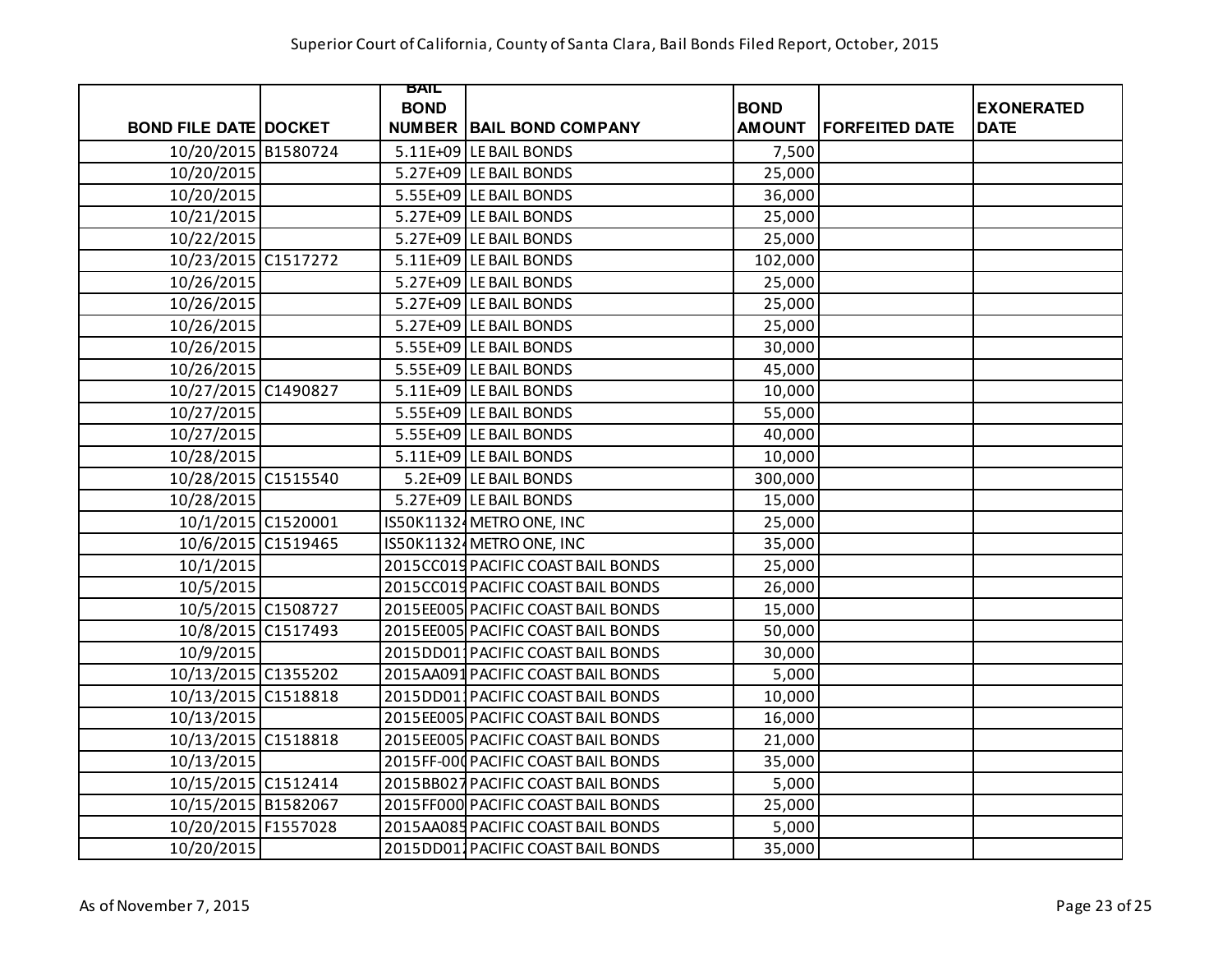|                              | BAIL        |                                    |               |                       |                   |
|------------------------------|-------------|------------------------------------|---------------|-----------------------|-------------------|
|                              | <b>BOND</b> |                                    | <b>BOND</b>   |                       | <b>EXONERATED</b> |
| <b>BOND FILE DATE DOCKET</b> |             | <b>NUMBER BAIL BOND COMPANY</b>    | <b>AMOUNT</b> | <b>FORFEITED DATE</b> | <b>DATE</b>       |
| 10/22/2015 C1519075          |             | 2015BB027 PACIFIC COAST BAIL BONDS | 10,000        |                       |                   |
| 10/2/2015                    |             | 2015EE004 RAMIREZ BAIL BONDS       | 81,000        |                       |                   |
| 10/5/2015 C1516947           |             | 2015BB027 RAMIREZ BAIL BONDS       | 5,000         |                       |                   |
| 10/9/2015                    |             | 2015CC017 RAMIREZ BAIL BONDS       | 20,000        |                       |                   |
| 10/19/2015 C1515482          |             | 2015DD01 RAMIREZ BAIL BONDS        | 12,000        |                       |                   |
| 10/20/2015 C1484929          |             | 5.27E+09 REASONABLE BAIL BONDS     | 10,000        |                       |                   |
| 10/26/2015                   |             | AH0082581 REIDY BAIL BONDS         | 100,000       |                       |                   |
| 10/2/2015                    |             | 2015BB027 TAPOUT BAIL BONDS        | 10,000        |                       |                   |
| 10/6/2015 F1556581           |             | 2015CC017 TAPOUT BAIL BONDS        | 30,000        | 11/3/2015             |                   |
| 10/6/2015 C1518954           |             | 2015EE004 TAPOUT BAIL BONDS        | 75,000        |                       |                   |
| 10/9/2015 C1511338           |             | 2015BB027 TAPOUT BAIL BONDS        | 10,000        |                       |                   |
| 10/13/2015                   |             | 2015NN00 TAPOUT BAIL BONDS         | 10,000        |                       |                   |
| 10/21/2015                   |             | 2015BB027 TAPOUT BAIL BONDS        | 5,000         |                       |                   |
| 10/26/2015 C1518059          |             | 2015BB027 TAPOUT BAIL BONDS        | 10,000        |                       |                   |
| 10/27/2015                   |             | 2015CC017 TAPOUT BAIL BONDS        | 25,000        |                       |                   |
| 10/29/2015 C1514544          |             | 2015AA049 TAPOUT BAIL BONDS        | 5,000         |                       |                   |
| 10/29/2015 C1520655          |             | 2015CC017 TAPOUT BAIL BONDS        | 11,250        |                       |                   |
| 10/9/2015 C1521678           |             | IS30K1794 TEDD WALLACE BAIL BONDS  | 25,000        |                       |                   |
| 10/5/2015 C1521450           |             | AS100K258 THANG VO BAIL BONDS      | 20,000        |                       |                   |
| 10/5/2015 C1521449           |             | AS100K258 THANG VO BAIL BONDS      | 20,000        |                       |                   |
| 10/1/2015 C1513747           |             | A30214568 VU BAIL BONDS            | 25,000        |                       |                   |
| 10/1/2015                    |             | A30214568 VU BAIL BONDS            | 25,000        |                       |                   |
| 10/1/2015                    |             | A30214568 VU BAIL BONDS            | 25,000        |                       |                   |
| 10/2/2015                    |             | A30214568 VU BAIL BONDS            | 25,000        |                       |                   |
| 10/2/2015 B1581795           |             | AUL210075 VU BAIL BONDS            | 25,000        |                       |                   |
| 10/5/2015                    |             | A30214568 VU BAIL BONDS            | 25,000        |                       |                   |
| 10/8/2015 C1517182           |             | AUL210075 VU BAIL BONDS            | 50,000        |                       |                   |
| 10/13/2015 C1499621          |             | A15220367 VU BAIL BONDS            | 10,000        |                       |                   |
| 10/13/2015 C1519482          |             | A30214566 VU BAIL BONDS            | 25,000        |                       |                   |
| 10/14/2015                   |             | A30214566 VU BAIL BONDS            | 16,000        |                       |                   |
| 10/15/2015 C1519976          |             | A72292305 VU BAIL BONDS            | 5,000         |                       |                   |
| 10/19/2015 C1502018          |             | A15220369 VU BAIL BONDS            | 5,000         |                       |                   |
| 10/19/2015                   |             | A30214569 VU BAIL BONDS            | 25,000        |                       |                   |